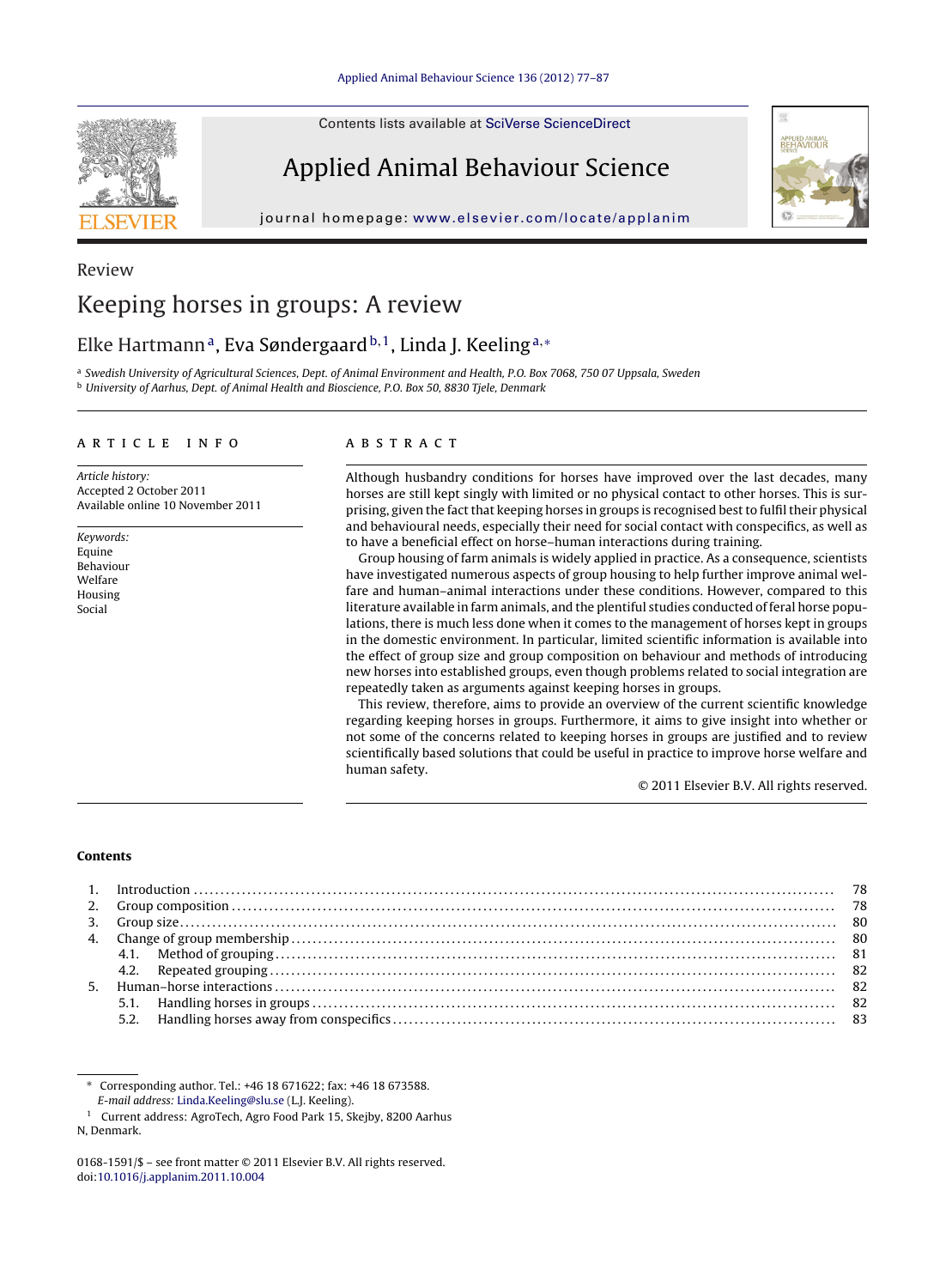#### **1. Introduction**

Horses are adapted to live in social groups. Long periods of social isolation are rarely seen in the wild, as most horses prefer to stay with conspecifics (reviewed in [Waring,](#page-10-0) [2003\).](#page-10-0) The social behaviour repertoire of feral and freeranging horses has been extensively described [\(Feist](#page-8-0) [and](#page-8-0) [McCullough,](#page-8-0) [1976;](#page-8-0) [Goldschmidt-Rothschild](#page-8-0) [and](#page-8-0) [Tschanz,](#page-8-0) [1978;](#page-8-0) [Waring,](#page-8-0) [2003\),](#page-8-0) and the same social behaviour patterns can also be observed in horses under domestic conditions when given the opportunity.

Because horses are social animals by nature, keeping them in groups, especially as juveniles, has advantages compared to individual housing. For instance, they are less aggressive and they seem to have more refined social skills towards familiar and unfamiliar conspecifics than horses deprived of social contact early in life ([Christensen](#page-8-0) et [al.,](#page-8-0) [2002\).](#page-8-0) That a lack of social experience as juveniles can affect adult social behaviour, especially related to increased aggression, has also been shown in several other social species [\(Bøe](#page-8-0) [and](#page-8-0) [Færevik,](#page-8-0) [2003;](#page-8-0) [Olsson](#page-8-0) et [al.,](#page-8-0) 1999; Veissier et [al.,](#page-8-0) [1994\).](#page-8-0) Thus, it is only through group living that young horses can develop and refine appropriate social skills ([Ladewig](#page-9-0) et [al.,](#page-9-0) [2005\)](#page-9-0) and a lack of these social experiences may prevent the adult horse from being kept with peers.

Adequate housing conditions, in terms of opportunities for social interaction, can also affect reactions of young horses to training. Data from [Søndergaard](#page-10-0) [and](#page-10-0) [Ladewig](#page-10-0) [\(2004\)](#page-10-0) and [Rivera](#page-10-0) et [al.](#page-10-0) [\(2002\)](#page-10-0) revealed that young horses kept in groups adapted more easily to initial training and showed lower frequencies of unwanted behaviour than singly kept horses. Recent results from [Lesimple](#page-9-0) et [al.](#page-9-0) [\(2011\)](#page-9-0) showed that keeping adult riding school horses in groups during daytime lowered their reactivity levels, which the authors pointed out would have potentially positive consequences for human safety.

Furthermore, group rearing has been reported to encourage movement[\(Heleski](#page-9-0) et [al.,](#page-9-0) [2002;](#page-9-0) [Hoffmann](#page-9-0) et [al.,](#page-9-0) [2006;](#page-9-0) [Jørgensen](#page-9-0) [and](#page-9-0) [Bøe,](#page-9-0) [2007;](#page-9-0) [Søndergaard,](#page-9-0) [2003\),](#page-9-0) which has been linked to enhance musculoskeletal development [\(Lepeule](#page-9-0) et [al.,](#page-9-0) [2009;](#page-9-0) [van](#page-9-0) [Weeren](#page-9-0) et [al.,](#page-9-0) [2010\).](#page-9-0) Play, in particular, gives young horses an opportunity to acquire and improve motor skills, as well as enhancing their social behavioural repertoire [\(Cameron](#page-8-0) et [al.,](#page-8-0) [2008;](#page-8-0) [Crowell-](#page-8-0)Davis et [al.,](#page-8-0) [1987;](#page-8-0) [Kurvers](#page-8-0) et [al.,](#page-8-0) [2006;](#page-8-0) [Waring,](#page-8-0) [2003\).](#page-8-0) Scientific enquiries have also confirmed that confinement and lack of social contact in horses, among other management factors, are associated with the development of stereotypes such as weaving, box walking or crib-biting [\(Bachmann](#page-8-0) et [al.,](#page-8-0) [2003;](#page-8-0) [Cooper](#page-8-0) [and](#page-8-0) [Albentosa,](#page-8-0) [2005;](#page-8-0) [Henderson,](#page-8-0) 2007; McGreevy et [al.,](#page-8-0) 1995; Nicol, 1999; Visser et [al.,](#page-8-0) [2008\).](#page-8-0) Stereotypic behaviour and other abnormal behaviours that occur in stabled horses have never been observed in their feral counterparts ([Feh,](#page-8-0) [2005\).](#page-8-0)

Despite the above arguments for keeping horses in groups, the majority of horses are kept singly for large parts of the day ([Bachmann](#page-8-0) [and](#page-8-0) [Stauffacher,](#page-8-0) [2002;](#page-8-0) [Petersen](#page-8-0) et [al.,](#page-8-0) [2006;](#page-8-0) [Søndergaard](#page-8-0) et [al.,](#page-8-0) [2004\).](#page-8-0) Competition horses, especially, are often confined in single boxes and turned out individually on paddocks ([Henderson,](#page-9-0) [2007\),](#page-9-0) whereas young stock is the category of horses most commonly kept in groups over the entire 24-hour period ([Petersen](#page-10-0) et [al.,](#page-10-0) [2006;](#page-10-0) [Søndergaard](#page-10-0) et [al.,](#page-10-0) [2004;](#page-10-0) [Waran,](#page-10-0) [2001\).](#page-10-0)

The question, therefore, remains of why keeping horses in groups is not more widely applied in practice? One possible answer is that this is due to the horse owners concerns. The risk of injury during social interactions may be taken as one argument, among others, against keeping horses in groups [\(Mejdell](#page-9-0) et [al.,](#page-9-0) [2010\).](#page-9-0) However, this argument contradicts with findings from recent research where it has been indicated that injuries from agonistic interactions or play in stable groups of horses are not a problem ([Grogan](#page-8-0) [and](#page-8-0) [McDonnell,](#page-8-0) [2005;](#page-8-0) [Jørgensen](#page-8-0) et [al.,](#page-8-0) [2009;](#page-8-0) [Lehmann](#page-8-0) et [al.,](#page-8-0) [2006\).](#page-8-0) Even competition horses can be permanently kept in groups with no negative consequences on performance [\(Arnemann,](#page-8-0) [2005;](#page-8-0) [Gerken](#page-8-0) et [al.,](#page-8-0) [1996\).](#page-8-0) Nevertheless, a recent survey on owners' attitudes to keeping horses in groups in the Nordic countries had revealed that injury risk remains a concern [\(Keeling](#page-9-0) et [al.,](#page-9-0) [unpublished](#page-9-0) [results\).](#page-9-0) Other concerns may be related to the perceived difficulties of feeding [\(Fleege,](#page-8-0) [1990;](#page-8-0) [Kreimeier](#page-8-0) et [al.,](#page-8-0) [2005\),](#page-8-0) decreased resting times ([Fader](#page-8-0) [and](#page-8-0) [Sambraus,](#page-8-0) [2004;](#page-8-0) [Zeitler-Feicht](#page-8-0) et [al.,](#page-8-0) [1998\)](#page-8-0) and when introducing new horses into established groups [\(Hartmann](#page-9-0) et [al.,](#page-9-0) [2011b\).](#page-9-0) These concerns will be discussed in more detail later.

Clearly, experimental work addressing these concerns is warranted to counterbalance some of the negative effects that may emerge from suboptimal management of group kept horses. Therefore, the aim of this review is to give an overview of the current scientific knowledge on keeping horses in groups and to give suggestions for future research for areas where scientific enquiry is sparse.

#### **2. Group composition**

Horse owners tend to keep horses in homogeneous groups with regard to age and sex in an attempt to ease management and avoid potential injury from aggressive or playful interactions [\(Jørgensen](#page-9-0) et [al.,](#page-9-0) [2009\).](#page-9-0) Yet, the consequences of keeping horses in more artificial group structures than would be expected under free-ranging conditions have not been thoroughly studied.

Under free-ranging conditions, the typical reproductive social unit consists of a relatively stable association of mares, their pre-dispersal offspring and one or more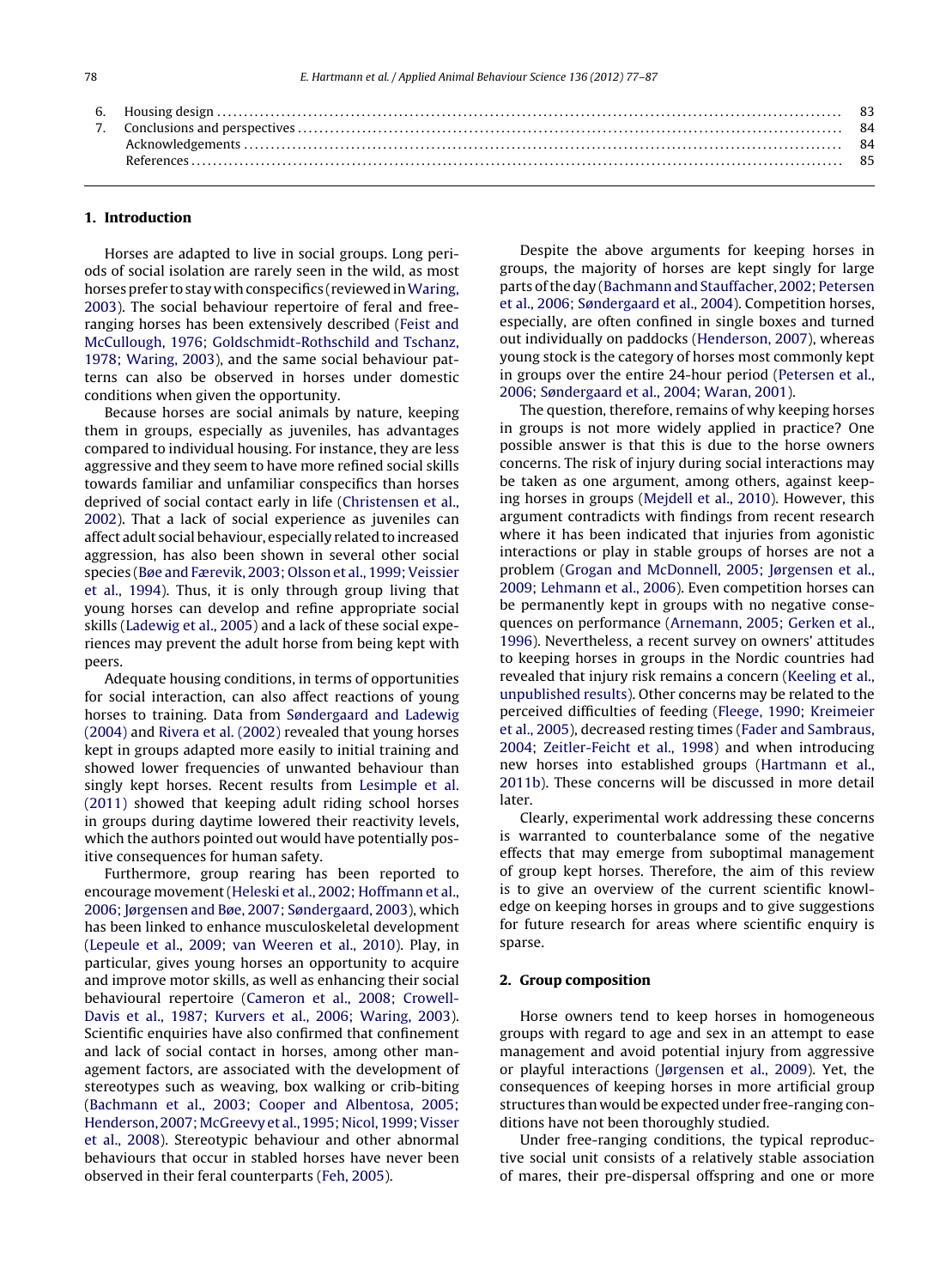stallions (reviewed in [Feist](#page-8-0) [and](#page-8-0) [McCullough,](#page-8-0) [1976;](#page-8-0) [Linklater,](#page-8-0) [2000\).](#page-8-0) Occasionally, harem bands are seen without the company of a stallion [\(Waring,](#page-10-0) [2003\).](#page-10-0) Other group types are the bachelor band and the mixed sex peer band of non-breeding juvenile horses and subadults ([Salter](#page-10-0) [and](#page-10-0) [Hudson,](#page-10-0) [1982;](#page-10-0) [Waring,](#page-10-0) [2003\).](#page-10-0)

Under domestic conditions, it is common practice that horse breeding establishments keep mares together with their foals until the foals are weaned, usually between 4 and 6 months of age ([Parker](#page-10-0) et [al.,](#page-10-0) 2008; Waran et al., [2008\).](#page-10-0) Afterwards, weanlings are commonly housed with peers of the same sex and age until they enter training ([Gibbs](#page-8-0) [and](#page-8-0) [Cohen,](#page-8-0) [2001;](#page-8-0) [Rose-Meierhöfer](#page-8-0) et [al.,](#page-8-0) [2010b\).](#page-8-0) The majority of mature stallions are usually kept physically separate from other horses, either in total isolation or with very restricted physical contact to box and paddock neighbours [\(Irrgang](#page-9-0) [and](#page-9-0) [Gerken,](#page-9-0) [2010;](#page-9-0) [Pollmann,](#page-9-0) [2003\).](#page-9-0) Even breeding is often done in-hand rather than allowing the stallion to run freely with the mare ([McDonnell,](#page-9-0) [2000\).](#page-9-0) Non-breeding mares and geldings tend to be kept in separate groups, but mixed sex groups also occur in practice [\(Pollmann,](#page-10-0) [2006;](#page-10-0) [Rose-Meierhöfer](#page-10-0) et [al.,](#page-10-0) [2010a\).](#page-10-0)

The tradition of keeping stallions isolated and under very restrictive conditions is likely to compromise welfare [\(Kiley-Worthington,](#page-9-0) [1997\).](#page-9-0) It may contribute to the development of stereotypic behaviour, but it may also lead to increased aggression towards other horses and humans [\(Goolsby](#page-8-0) et [al.,](#page-8-0) [2004;](#page-8-0) [Irrgang](#page-8-0) [and](#page-8-0) [Gerken,](#page-8-0) [2010\),](#page-8-0) to self-mutilation ([McDonnell,](#page-9-0) [2008\)](#page-9-0) or reduced reproductive efficiency ([McDonnell,](#page-9-0) [2000\).](#page-9-0) The most plausible reason for keeping stallions separated from mares is to prevent uncontrolled reproduction. That they also tend to be separated from other males may be to suppress their natural tendencies to show intermale aggression, as dominance relationships are more frequently challenged among male horses than females ([Heitor](#page-9-0) [and](#page-9-0) [Vicente,](#page-9-0) [2010\).](#page-9-0) Also, breeding stallions can have a high economical value, which possibly leads owners to try to protect them from injuries by keeping them singly. However, several studies have shown that sexually mature and immature stallions (resembling bachelor bands seen in the wild) can be successfully kept together with few injuries occurring as a result of aggressive encounters [\(Christensen](#page-8-0) et [al.,](#page-8-0) [2002;](#page-8-0) [Heitor](#page-8-0) [and](#page-8-0) [Vicente,](#page-8-0) [2010;](#page-8-0) [McDonnell](#page-8-0) [and](#page-8-0) [Haviland,](#page-8-0) [1995;](#page-8-0) [Tilson](#page-8-0) et [al.,](#page-8-0) [1988\).](#page-8-0) Furthermore, allowing the stallion to breed by giving it free contact to mares has been documented to significantly reduce unwanted behaviour according to [Irrgang](#page-9-0) [and](#page-9-0) [Gerken](#page-9-0) [\(2010\).](#page-9-0)

The splitting of geldings and mares into separate groups tends to be done to suppress sexually related behaviour by geldings towards mares. Over-bonding has been described as the cause for a gelding to aggressively guard a female in a case study by [Houpt](#page-9-0) [\(1993\),](#page-9-0) and mounting by geldings of mares can also occur ([Rios](#page-10-0) [and](#page-10-0) [Houpt,](#page-10-0) [1995\).](#page-10-0) Higher levels of aggression and mounting are certainly a result of the sexual experience geldings may have gained prior to castration ([van](#page-10-0) [Dierendonck](#page-10-0) et [al.,](#page-10-0) [1995\).](#page-10-0) Despite the fact that some individuals, like highly sexual geldings, can potentially cause problems, keeping horses in mixed sex groups did not seem to impact behaviour when studied under diverse practical conditions by [Jørgensen](#page-9-0) et [al.](#page-9-0) [\(2009\).](#page-9-0) The authors did not find any significant differences in the frequencies of aggressive interactions in mixed sex groups compared to groups comprising mares or geldings only. Neither were geldings reported to affect mare behaviour negatively, or to interfere in the mare-foal bonding and subsequent maternal care in a free ranging herd of Icelandic horses ([van](#page-10-0) [Dierendonck](#page-10-0) et [al.,](#page-10-0) [2004\).](#page-10-0) Furthermore, [Wood-](#page-10-0)Gush [and](#page-10-0) [Galbraith](#page-10-0) [\(1987\)](#page-10-0) did not observe that the high proportion of geldings (11) kept with two mares on small pasture altered the social behaviour of this group.

However, [Jørgensen](#page-9-0) et [al.](#page-9-0) [\(2009\)](#page-9-0) recorded less play behaviour in mare groups than in groups comprising geldings only and when horses were kept in mixed sex groups. This relationship between sex and play was also evident in Icelandic horses studied by [Sigurjonsdottir](#page-10-0) et [al.](#page-10-0) [\(2003\)](#page-10-0) and Welsh pony foals by [Crowell-Davis](#page-8-0) et [al.](#page-8-0) [\(1987\).](#page-8-0) Colts seemed to engage in more interactive play bouts than fillies and, with increasing age, horses spent less time playing [\(Kurvers](#page-9-0) et [al.,](#page-9-0) [2006\).](#page-9-0) Most injuries in race-bred weanlings were attributed to horses playing [\(Gibbs](#page-8-0) [and](#page-8-0) [Cohen,](#page-8-0) [2001\).](#page-8-0) The potential risk of injuries from play tends to reinforce the horse owners' beliefs that play should be prevented by keeping horses solitary [\(Goodwin](#page-8-0) [and](#page-8-0) [Hughes,](#page-8-0) [2005\).](#page-8-0) What seems to be neglected is the importance social play serves for the development of social as well as physical motor skills, including the role it serves for social bonding and group cohesion ([Fraser,](#page-8-0) [1992;](#page-8-0) [Goodwin](#page-8-0) [and](#page-8-0) [Hughes,](#page-8-0) [2005;](#page-8-0) [Ladewig](#page-8-0) et [al.,](#page-8-0) [2005\).](#page-8-0) Although most horses prefer a play partner of the same sex and similar age and to bond with conspecifics within their sex and age class ([Goldschmidt-Rothschild](#page-8-0) [and](#page-8-0) [Tschanz,](#page-8-0) [1978;](#page-8-0) [Kimura,](#page-8-0) [1998;](#page-8-0) [Sigurjonsdottir](#page-8-0) et [al.,](#page-8-0) [2003\),](#page-8-0) keeping horses in more complex groups has additional benefits.

Experienced adult horses can be regarded as essential in regulating the behaviour of young horses and for providing role models for the appropriate use of signalling in a social context later in life ([Bourjade](#page-8-0) et [al.,](#page-8-0) [2008,](#page-8-0) [2009a;](#page-8-0) [Khalil](#page-8-0) [and](#page-8-0) [Kaseda,](#page-8-0) [1998\).](#page-8-0) After the introduction of foreign adults into homogenous groups of 1- and 2-year-old horses, the number of preferred partners and positive social interactions increased, whereas the number of agonistic interactions decreased [\(Bourjade](#page-8-0) et [al.,](#page-8-0) [2008\).](#page-8-0) Age is a determining factor in rank ([Houpt](#page-9-0) et [al.,](#page-9-0) [1978;](#page-9-0) [Keiper](#page-9-0) [and](#page-9-0) [Sambraus,](#page-9-0) [1986;](#page-9-0) [van](#page-9-0) [Dierendonck](#page-9-0) et [al.,](#page-9-0) [1995\),](#page-9-0) thus different age classes may contribute to clearer dominance relationships as was hypothesised by [Christensen](#page-8-0) et [al.](#page-8-0) [\(2002\)](#page-8-0) and [Sigurjonsdottir](#page-10-0) et [al.](#page-10-0) [\(2003\)](#page-10-0) so potentially minimising overt aggressive interactions. An exception may be the rank position in male horses, as this seems to depend on previous sexual experience [\(van](#page-10-0) [Dierendonck](#page-10-0) et [al.,](#page-10-0) [1995\).](#page-10-0)

In summary, keeping horses in mixed age groups has clear advantages, especially for young horses. The benefits of introducing horses of the opposite sex into a group are less clear. Although mixed sex groups can function well, keeping weanlings with the opposite sex is not common practice because of problems expected when reaching sexual maturity. However in practice, foals are usually weaned early compared to the later dispersal of juvenile horses under free-range conditions and so probably lack themixed sex and mixed age interactions they would otherwise have experienced.What remains unclear is the time frame under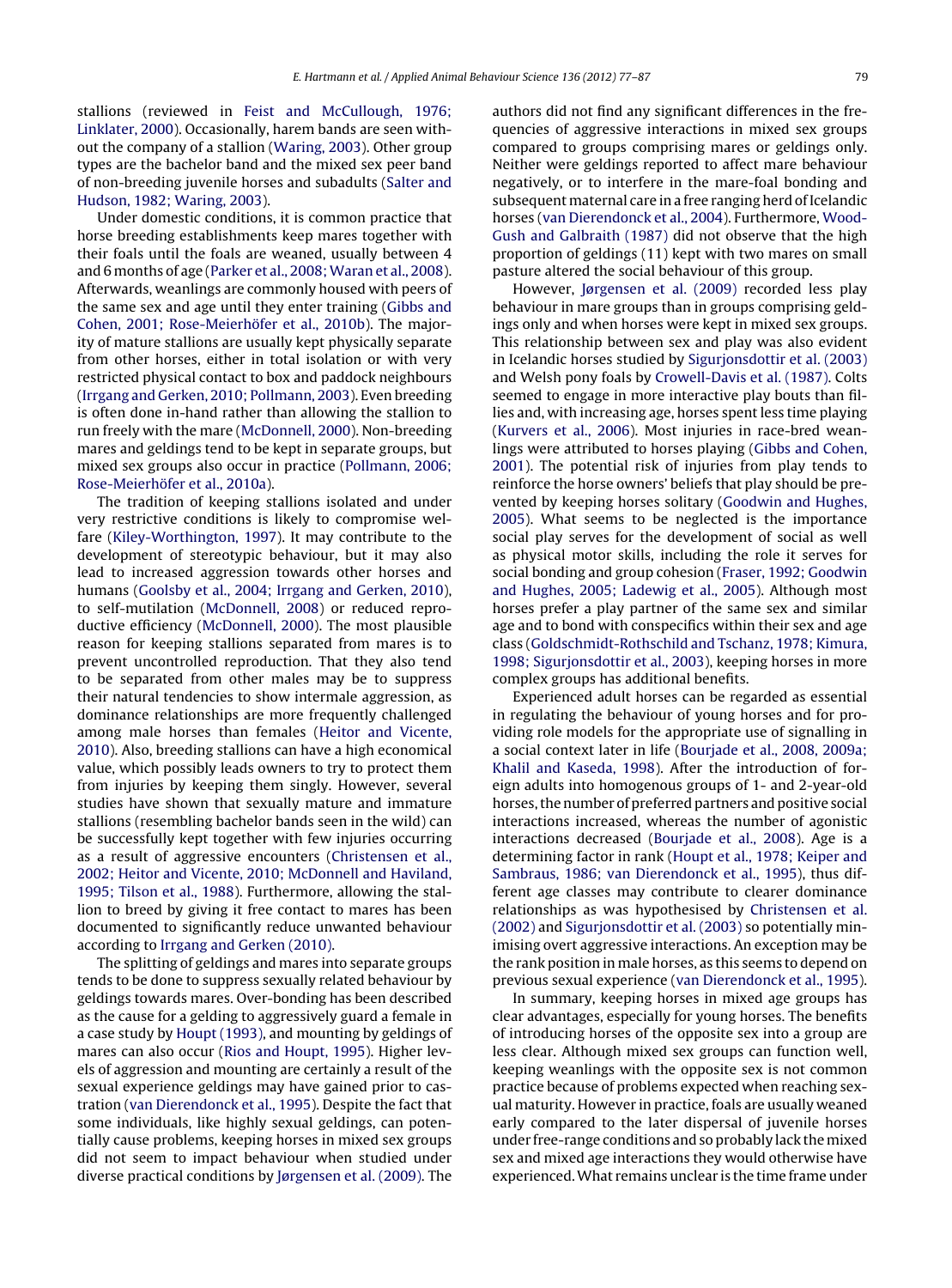which young horses should be exposed to different age (and possibly sex) classes to sufficiently prepare them for being kept in groups as adults. Adult mares and geldings can be kept together, but individual characteristics, particularly of geldings should be taken into consideration when forming mixed sex groups. More scientific focus could be devoted to practical solutions of keeping breeding stallions with conspecifics.

#### **3. Group size**

Under feral conditions, group size in horses is self regulated, based on individual decisions to leave or stay with the group, environmental conditions, birth rate or mortality and is consequently unlikely to be stable ([Boyd](#page-8-0) [and](#page-8-0) [Keiper,](#page-8-0) [2005\).](#page-8-0) Family band size can vary from 2 to 35 horses [\(Boyd](#page-8-0) [and](#page-8-0) [Keiper,](#page-8-0) [2005;](#page-8-0) [Linklater,](#page-8-0) [2000\),](#page-8-0) although fewer than 10 horses is most common ([Feist](#page-8-0) [and](#page-8-0) [McCullough,](#page-8-0) [1976;](#page-8-0) [Waring,](#page-8-0) [2003\).](#page-8-0) Bachelor bands usually do not exceed 17 horses ([Boyd](#page-8-0) [and](#page-8-0) [Keiper,](#page-8-0) [2005;](#page-8-0) [Linklater,](#page-8-0) [2000\),](#page-8-0) and similar group sizes were reported for mixed sex peer bands by [Goldschmidt-Rothschild](#page-8-0) [and](#page-8-0) [Tschanz](#page-8-0) [\(1978\).](#page-8-0) Very large numbers of horses can also cohabit, in which case they consist normally of discrete bands including solitary roaming individuals [\(Goldschmidt-Rothschild](#page-8-0) [and](#page-8-0) [Tschanz,](#page-8-0) [1978;](#page-8-0) [Waring,](#page-8-0) [2003;](#page-8-0) [Wernicke](#page-8-0) [and](#page-8-0) [van](#page-8-0) [Dierendonck,](#page-8-0) [2003\).](#page-8-0)

In the domestic environment, group size is determined by human management and space constraints. [Pollmann](#page-10-0) [\(2006\)](#page-10-0) gives an average group size of 8.5 horses, ranging from 2 to 60 horses kept in the same group in loose housing systems. Data from a Nordic survey from [Keeling](#page-9-0) et [al.](#page-9-0) [\(unpublished](#page-9-0) [results\)](#page-9-0) revealed a group size of fewer than five horses to be most common.

Studies have been conducted with farm animals, but there seems little evidence for an optimal group size in any social species, probably because what is 'optimal' depends on so many factors. On the one hand, it was hypothesised that more agonistic interactions would occur in large groups because dominance relationships cannot be established nor maintained with all group members ([Estevez](#page-8-0) et [al.,](#page-8-0) [2007\).](#page-8-0) On the other hand, it has been proposed that the number of agonistic interactions would decrease as the number of potential competitors increases because individuals would move from investing in dominance relationships to alternative, non-aggressive strategies ([Estevez](#page-8-0) et [al.,](#page-8-0) [2007\).](#page-8-0) Although, there is agreement that avoiding fights is adaptive ([Færevik](#page-8-0) et [al.,](#page-8-0) [2007;](#page-8-0) [Rodenburg](#page-8-0) [and](#page-8-0) [Koene,](#page-8-0) [2007\),](#page-8-0) inquiries about how many individuals can be recognised are scarce ([Croney](#page-8-0) [and](#page-8-0) [Newberry,](#page-8-0) [2007\)](#page-8-0) and may not necessarily relate to optimal group size in any case.

Keeping an even number of horses in a group had been suggested to facilitate pair-bonding [\(McGreevy,](#page-9-0) [2004\)](#page-9-0) which promotes group stability ([Waring,](#page-10-0) [2003\).](#page-10-0) Yet, there are no experimental studies in horses supporting this and it may only be relevant for very small groups with restricted choices for preferred partners. There is also no evidence for sub-grouping behaviour in response to large groups of horses in captivity. Again, this may not have any functional significance in practice since groups of horses are usually small compared to the large group sizes routinely used in farm animals. Although, as stated previously, some

individual pairs of horses may be found closer together than expected in a group.

What becomes apparent from research is that large group sizes combined with high densities (the number of animals per unit of space) are likely to increase physical and behavioural indicators of poor welfare in many species. [Benhajali](#page-8-0) et [al.\(2008\)](#page-8-0) observed a high density herd (200 mares/ha) of 44 Arab breeding mares kept in a barren paddock. The mares restricted their social interactions to agonistic behaviours with a total absence of positive social interactions (e.g. allogrooming) and maintenance behaviour (e.g. lying down, rolling). [Rose-Meierhöfer](#page-10-0) et [al.](#page-10-0) [\(2010b\)](#page-10-0) studied the effect of different group sizes (8, 11 and 23 horses) on activity, body condition and social behaviour of yearlings and 2-year-old horses kept in homogeneous groups. The authors recorded higher frequencies of aggressive behaviour and increased locomotion in the largest group whereas group size did not affect body condition scores. However, [Rose-Meierhöfer](#page-10-0) et [al.](#page-10-0) [\(2010b\)](#page-10-0) had not considered space allowance in their analyses and acknowledged that insufficient space in the largest group may have influenced results. An experiment by [Kusunose](#page-9-0) et [al.](#page-9-0) [\(1986\),](#page-9-0) who pastured yearling horses singly and in groups of up to 12 individuals infields of 2.4 ha each, indicated constant mean distances to the nearest neighbour, irrespective of group size; however, group members were generally more spread out when group size increased. In addition to spacing patterns, locomotion and grazing behaviour was recorded, but no reference was made to social interactions in these groups of horses.

Besides space allowance, another aspect confounding group size may be related to group composition. [Rutberg](#page-10-0) [and](#page-10-0) [Greenberg](#page-10-0) [\(1990\),](#page-10-0) for example, noted an increase in aggression between feral pony mares with increasing group size, which they explained by possible competition between mares due to the presence of a stallion.

Since experimental approaches to study the impact of group size on horse behaviour are rare, and comparisons between studies confound effects of space restrictions and group composition, controlled studies are warranted.

#### **4. Change of group membership**

Change of group membership is a natural process in the wild. Even if harem bands seem to be relatively stable compared to other group formations [\(Waring,](#page-10-0) [2003\),](#page-10-0) group members do not remain together for life and it is mainly juvenile horses leaving the natal band [\(Boyd](#page-8-0) [and](#page-8-0) [Keiper,](#page-8-0) [2005;](#page-8-0) [Kaseda](#page-8-0) et [al.,](#page-8-0) [1997;](#page-8-0) [Waring,](#page-8-0) [2003\).](#page-8-0)

Under domestic conditions, horses are faced with social challenges throughout their lives, given that they are regrouped, moved to another yard or sold. Unstable social groups contribute to the higher aggression levels observed in domestic horse groups compared to their feral counterparts ([Waran,](#page-10-0) [2001;](#page-10-0) [Waring,](#page-10-0) [2003\).](#page-10-0)

In general, meeting unfamiliar conspecifics typically leads to aggression ([Addison](#page-8-0) [and](#page-8-0) [Baker,](#page-8-0) [1982;](#page-8-0) [Erhard](#page-8-0) [and](#page-8-0) [Mendl,](#page-8-0) [1997;](#page-8-0) [Mench](#page-8-0) et [al.,](#page-8-0) [1990;](#page-8-0) [Tennessen](#page-8-0) et [al.,](#page-8-0) [1985\)](#page-8-0) as the group's social structure becomes disrupted and individuals are seeking a new or defending their old position. Since position in the dominance hierarchy has been correlated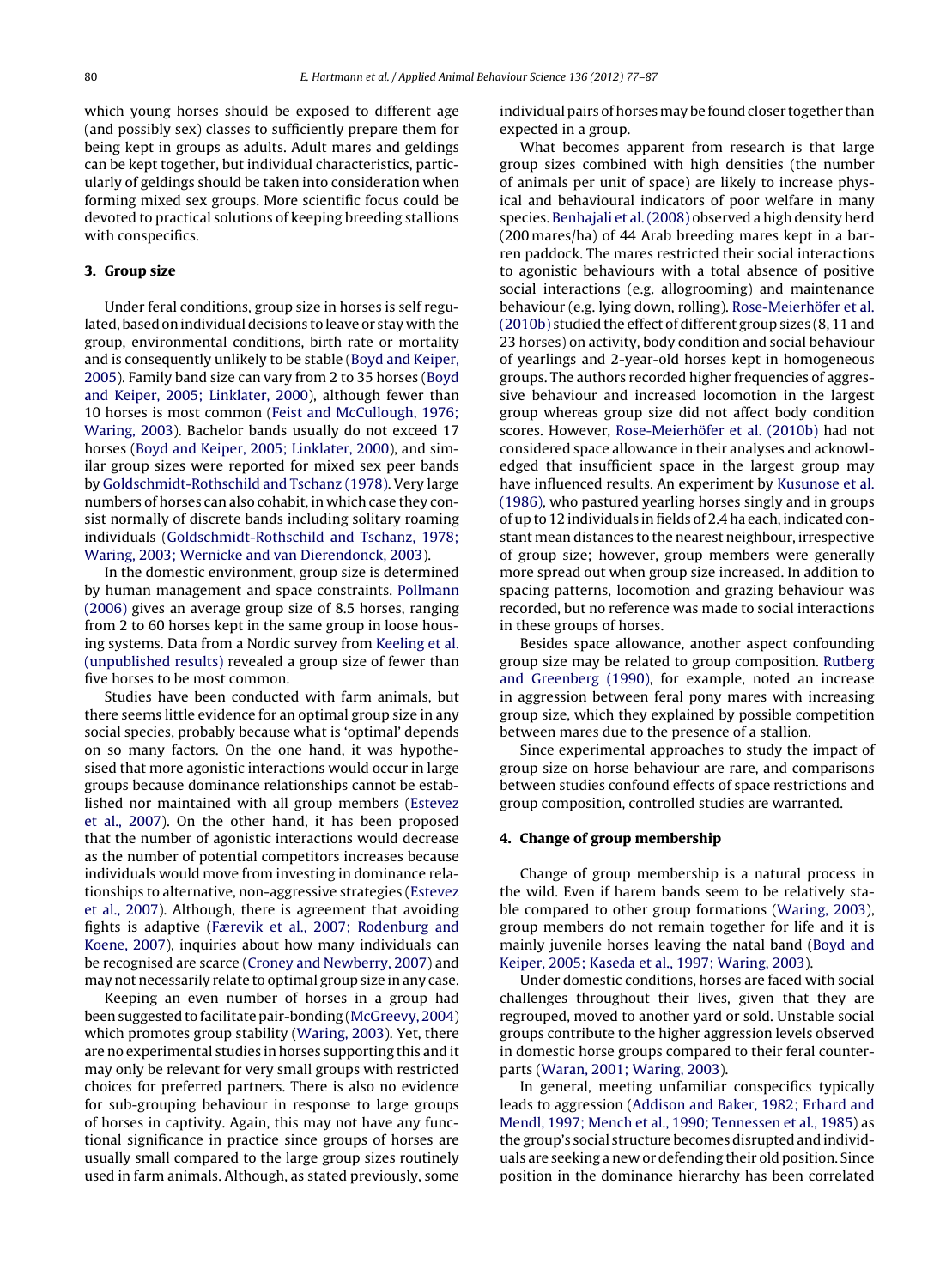with time of residency in horses ([van](#page-10-0) [Dierendonck](#page-10-0) et [al.,](#page-10-0) [1995\),](#page-10-0) newcomers are normally at a social disadvantage in that resident animals almost always behave aggressively towards intruders ([Alexander](#page-8-0) [and](#page-8-0) [Irvine,](#page-8-0) [1998;](#page-8-0) [Hartmann](#page-8-0) et [al.,](#page-8-0) [2009\).](#page-8-0)

Little information is available on the time frame for individuals to familiarise and the time point when a group can be regarded as socially stable. [Kondo](#page-9-0) [and](#page-9-0) [Hurnik](#page-9-0) [\(1990\)](#page-9-0) defined it as the time when non-physical agonistic interactions predominate and when the ratio of physical to non-physical interactions remains relatively stable. Literature reveals changes in interaction patterns returning to basic levels between 1 and 2 weeks after grouping cattle ([Hasegawa](#page-9-0) et [al.,](#page-9-0) [1997;](#page-9-0) [Kondo](#page-9-0) [and](#page-9-0) [Hurnik,](#page-9-0) [1990;](#page-9-0) [Tennessen](#page-9-0) et [al.,](#page-9-0) [1985\).](#page-9-0) [Søndergaard](#page-10-0) [and](#page-10-0) [Turner](#page-10-0) [\(2008\)](#page-10-0) suggested a time frame for horses to become familiar with new group members of around 1 week, which was indicated by reduced greeting behaviour and decreased distances between horses. Related to this is the question of how long horses have the ability to recognise conspecifics after prolonged separation, as this could influence the level of aggression when reunited. This is of practical relevance when horses may be away for training or a breeding sea-son. [McDonald](#page-9-0) and Warren-Smith (2010) tested this ability between related and unrelated mares and foals when meeting after more than 1 year of separation. Although agonistic interactions occurred in all meetings, members of related dyads showed more greeting approaches and had greater distances prior to agonistic encounters, suggesting not only that they were able to recognise each other, but also that injury risk is potentially lower if related horses are grouped. But whether the same would apply to familiar, but unrelated horses is not known.

#### 4.1. Method of grouping

Clearly, introducing a new group member into an established group is a stressful event for all individuals involved, but predominantly for the one being introduced. Overt aggression after grouping can increase the risk of physical injuries, which remains a major welfare concern. As a stable social hierarchy is likely to help prevent injuries, several authors suggest avoiding frequent regrouping [\(Fürst](#page-8-0) et [al.,](#page-8-0) [2006;](#page-8-0) [Knubben](#page-8-0) et [al.,](#page-8-0) [2008\).](#page-8-0) However, often mixing cannot be avoided. The question arises of how integration of newcomers into a group can be done with the lowest possible risk of dominance related aggression.

One possible approach to introduce unfamiliar horses to each other is by first placing them in neighbouring boxes that allow limited contact through the box partition. During this pre-exposure, it is assumed that horses will have the possibility to gain information about each other through visual, olfactory, auditory and the restricted physical assessment, and that is likely to modify social interactions when the individuals meet freely later on. The idea of information gathering originated from game theory models. These models examined how different assessment strategies might be used by each contestant to adjust the costs and benefits of engaging in a fight to reduce energy expenditure and risk of injury or even death [\(Arnott](#page-8-0) [and](#page-8-0) [Elwood,](#page-8-0) [2009;](#page-8-0) [Maynard](#page-8-0) [Smith,](#page-8-0) [1974\).](#page-8-0)

Findings from experimental resident-intruder tests in different species, for example in rainbow trout (Oncorhynchus mykiss; [Johnsson](#page-9-0) [and](#page-9-0) [Åkerman,](#page-9-0) [1998\),](#page-9-0) pigs ([Jensen](#page-9-0) [and](#page-9-0) [Yngvesson,](#page-9-0) [1998\),](#page-9-0) elephants (Loxodonta africana; [Burks](#page-8-0) et [al.,](#page-8-0) [2004\),](#page-8-0) hamsters (Mesocricetus brandti; [delBarco-Trillo](#page-8-0) et [al.,](#page-8-0) [2009\)](#page-8-0) and in horses [\(Hartmann](#page-9-0) et [al.,](#page-9-0) [2009\)](#page-9-0) all revealed that animals engaged in fewer aggressive interactions when they met after being pre-exposed in neighbouring pens compared to individuals that lacked this experience. Pre-exposing young horses to each other in neighbouring boxes for 5 min before they met in a paddock reduced biting and tended to reduce contact aggression (bite, kick, strike, push), i.e. the category of behaviour that carries a higher risk of physical injury [\(Hartmann](#page-9-0) et [al.,](#page-9-0) [2009\).](#page-9-0) But when this study was replicated with older horses, pre-exposure failed to have an effect on subsequent aggression ([Hartmann](#page-9-0) et [al.,](#page-9-0) [2011b\).](#page-9-0) Possible reasons for this difference may be that the benefit of pre-exposure is less pronounced in older horses who were socially more experienced in meeting unfamiliar conspecifics. This may be supported by [Rutberg](#page-10-0) [and](#page-10-0) [Greenberg's](#page-10-0) [\(1990\)](#page-10-0) observations of feral ponies, where younger mares tended to be more aggressive when establishing rank while aggression declined when mares grew older. Alternatively, the duration of the pre-exposure used in [Hartmann](#page-9-0) et [al.](#page-9-0) [\(2011b\)](#page-9-0) may have been too short for these older horses. Nevertheless, interacting in boxes is unlikely to be a substitute for gaining full physical contact when establishing a relationship [\(Christensen](#page-8-0) et [al.,](#page-8-0) [2002;](#page-8-0) [Hartmann](#page-8-0) et [al.,](#page-8-0) [2011b\).](#page-8-0)

Another question that arises is whether it is preferable to introduce a new horse to each resident group member separately or to introduce it into the entire group at once. There is disagreement between horse owners as to which method is best in terms of lower aggression, and there are few, if any, science based recommendations available. Results from a German survey revealed that the new horse was immediately put together with the entire resident group in 65% of the yards (64 respondents, 1165 horses; [Pollmann,](#page-10-0) [2006\)](#page-10-0) whereas survey data from [Keeling](#page-9-0) et [al.](#page-9-0) [\(unpublished](#page-9-0) [results\)](#page-9-0) showed that only 40% of horse owners (3230 respondents, 15 133 horses) preferred this approach. Unfortunately, neither study gives information on why horse owners preferred one mixing method over the other.

[Brent](#page-8-0) et [al.](#page-8-0) [\(1997\)](#page-8-0) recorded higher aggression levels during paired encounters of chimpanzees (Pan troglodytes) than when a newcomer was introduced to the larger resident group directly. They hypothesised that the more defensive behaviour of the resident animal during paired meetings was due to the lack of social support, which would otherwise be present in group introductions. Social support could lower stress responses by the mere presence of, or interactions with familiar conspecifics ([Wiepkema](#page-10-0) [and](#page-10-0) [Schouten,](#page-10-0) [1990\).](#page-10-0) The effect of a paired encounter versus triadic encounters, where the unfamiliar horse met a pair of familiar horses was investigated by [Hartmann](#page-9-0) et [al.](#page-9-0) [\(2011b\).](#page-9-0) The authors came to the conclusion that one triadic meeting was better than two separate dyadic meetings, based on their observation that the level of aggression received by the new horse was not significantly different in either of the mixing methods. If two or more animals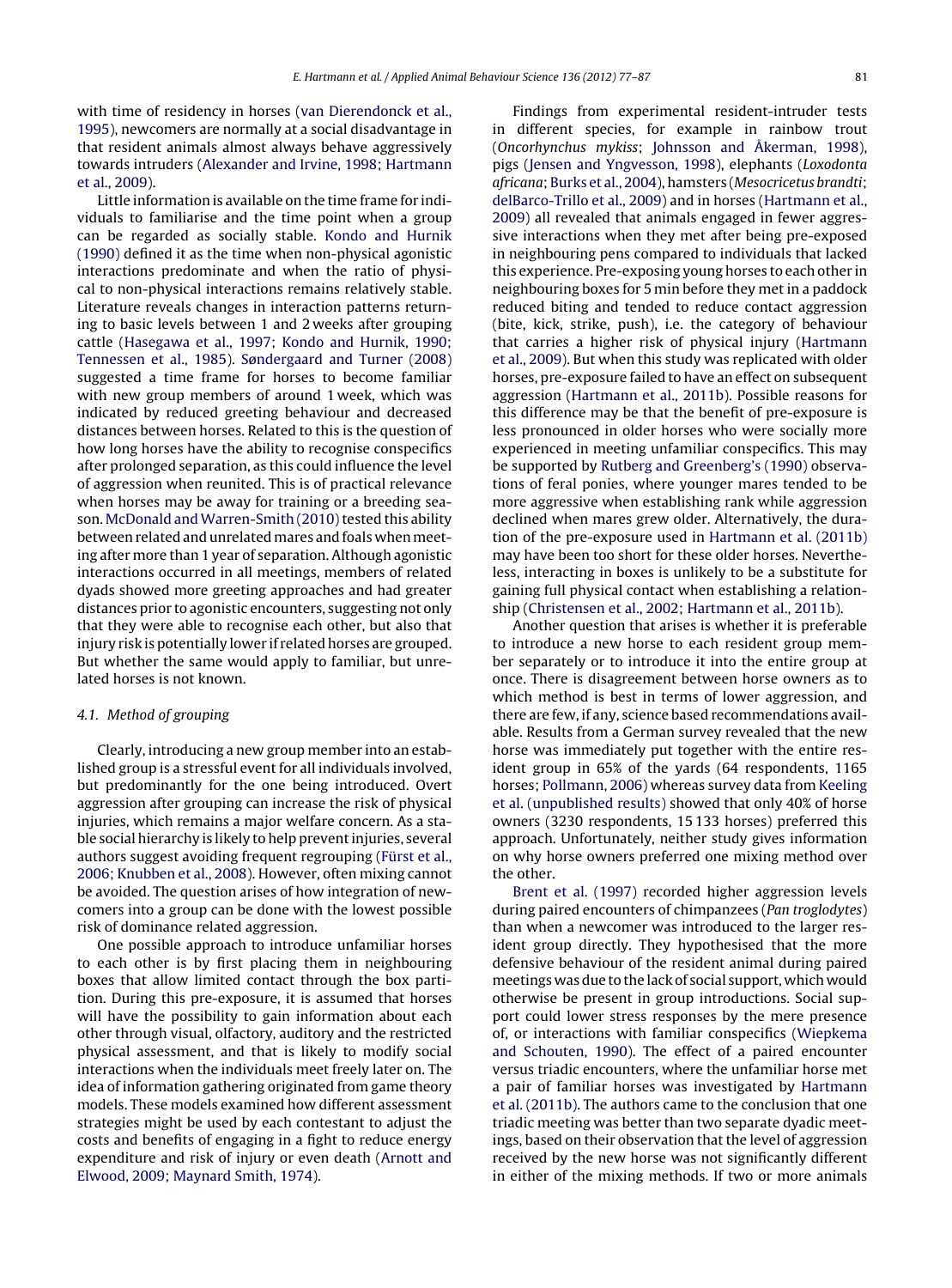needto be introducedsimultaneously into a resident group, then differences in the frequencies of social interactions after grouping can be expected ([Bøe](#page-8-0) [and](#page-8-0) [Færevik,](#page-8-0) [2003\).](#page-8-0) The newcomers will usually form subgroups, regardless of familiarity prior to introduction, and this tends to reduce the involvement of subgroup members in social interactions with resident animals, as was shown in cattle and pigs [\(Durrell](#page-8-0) et [al.,](#page-8-0) [2003;](#page-8-0) [Knierim,](#page-8-0) [1998\).](#page-8-0)

Since there can be strong social ties between familiar horses, especially between mares [\(Carson](#page-8-0) [and](#page-8-0) [Wood-Gush,](#page-8-0) [1983\),](#page-8-0) the introduction of unfamiliar conspecifics may lead to horses interfering in dyadic interactions in an attempt to safeguard already existing relationships ([Schilder,](#page-10-0) [1990;](#page-10-0) [van](#page-10-0) [Dierendonck](#page-10-0) et [al.,](#page-10-0) [2009\).](#page-10-0) Interventions have mainly been studied systematically in primates, whereas quantitative studies in equines are sparse. Hence, it would be of interest to gain more insight into the circumstances in which interventions occur and the functions it serves when grouping horses ([Hartmann](#page-9-0) et [al.,](#page-9-0) [2011b\).](#page-9-0)

In conclusion, giving unfamiliar animals the opportunity to familiarise in an environment that allows first assessment yet restricts full physical contact, has been proven successful in reducing aggression in several social species, including young horses. However, more scientific insight is needed, for example, on the duration and form of the pre-exposure. Although there has been much work done on horse temperament, a horse's aggressive tendencies towards conspecifics has hardly been studied experimentally. In pigs, for example, different studies have documented consistent individual differences in aggressiveness towards meeting unfamiliar conspecifics ([D'Eath,](#page-8-0) [2002;](#page-8-0) [Hessing](#page-8-0) et [al.,](#page-8-0) [1993\).](#page-8-0) In horses, [Christensen](#page-8-0) et [al.](#page-8-0) [\(2011\)](#page-8-0) and [Hartmann](#page-9-0) et [al.](#page-9-0) [\(2009\)](#page-9-0) showed that some individuals acted more aggressively than others towards meeting conspecifics. Being able to identify these characteristics could benefit individuals by adjusting mixing methods, especially for those horses that are less flexible in their responses to changes of social partners.

#### 4.2. Repeated grouping

The importance of early social experience was discussed in previous paragraphs. In this section, research on the effects of exposing animals to repeated grouping is presented. It is discussed whether horses may adapt to repeated grouping and whether this has the potential to improve social skills in horses that were not reared in groups. Interestingly, given the practical relevance of this question, this has hardly been looked at from an experimental perspective.

Studies on cattle give contradictory results on the benefits of frequent regrouping on social behaviour [\(Gupta](#page-8-0) et [al.,](#page-8-0) [2008;](#page-8-0) [Raussi](#page-8-0) et [al.,](#page-8-0) [2006;](#page-8-0) [Veissier](#page-8-0) et [al.,](#page-8-0) [2001\).](#page-8-0) Data from [Kondo](#page-9-0) et [al.](#page-9-0) [\(1984\)](#page-9-0) and [Veissier](#page-10-0) et [al.](#page-10-0) [\(2001\)](#page-10-0) indicate that repeated mixing reduced agonistic interactions and that animals seemed to habituate to the mixing processes. On the contrary, this was not supported by [Raussi](#page-10-0) et [al.](#page-10-0) [\(2006\)](#page-10-0) who observed that repeated grouping of heifers consistently induced agonistic interactions. In a study by [Christensen](#page-8-0) et [al.](#page-8-0) [\(2011\),](#page-8-0) group membership was shifted every week. The horses did not seem to become

accustomed to this repeated grouping as no significant reduction of aggressive encounters was observed with increasing number of grouping events. This lack of habituation was also found by [Hartmann](#page-9-0) et [al.](#page-9-0) [\(2009\).](#page-9-0) Although horses were flexible in their behaviour towards meeting unfamiliar opponents, results did not reveal an effect of time on aggression during the six paired encounters [\(Hartmann](#page-9-0) et [al.,](#page-9-0) [2009\).](#page-9-0) It may be that, given the social organisation of horses, it is not adaptive to become accustomed to meeting new horses. Alternatively, it may be that a reduction in aggressive interactions only occurs when the animals are inexperienced with social interactions at the start of the study. If the individuals are already socially competent, as they were in both horse studies, then there may be no further benefit of repeated grouping.

#### **5. Human–horse interactions**

The development and maintenance of a positive human–horse relationship is essential in order to decrease horse related accidents and reduce negative states of horse welfare ([Hausberger](#page-9-0) et [al.,](#page-9-0) [2008\).](#page-9-0) Several elements influence the relationship, such as early experience and training [\(Fureix](#page-8-0) et [al.,](#page-8-0) [2009;](#page-8-0) [Henry](#page-8-0) et [al.,](#page-8-0) [2006;](#page-8-0) [Sankey](#page-8-0) et [al.,](#page-8-0) [2010\),](#page-8-0) breed and temperament ([Hausberger](#page-9-0) [and](#page-9-0) [Muller,](#page-9-0) [2002;](#page-9-0) [Lesimple](#page-9-0) et [al.,](#page-9-0) [2011\),](#page-9-0) and even chronic discomfort [\(Fureix](#page-8-0) et [al.,](#page-8-0) [2010\).](#page-8-0) Other important elements are environmental factors such as housing conditions, including the possibility for social contact with other horses [\(Lesimple](#page-9-0) et [al.,](#page-9-0) [2011;](#page-9-0) [Søndergaard](#page-9-0) [and](#page-9-0) [Ladewig,](#page-9-0) [2004\).](#page-9-0)

#### 5.1. Handling horses in groups

Most studies on human–horse interactions have focussed on measuring the reactions of a single horse towards a human whereas very little work has established tools to assess the reactions to humans in a social context, i.e. when horses are kept in a group [\(Hausberger](#page-9-0) et [al.,](#page-9-0) [2008\).](#page-9-0) [Søndergaard](#page-10-0) [and](#page-10-0) [Halekoh](#page-10-0) [\(2003\)](#page-10-0) found that singly kept horses showed more interest in approaching a human and were more easily approached by the experimenter in their home environment than group housed horses. This has also been found, for instance in cattle [\(Raussi,](#page-10-0) [2003\).](#page-10-0) However, as [Søndergaard](#page-10-0) [and](#page-10-0) [Halekoh](#page-10-0) [\(2003\)](#page-10-0) have pointed out, the type of contact singly kept horses were motivated for (e.g. biting) is certainly undesirable from the human's perspective. In the paragraphs below, we reflect upon some possible determents of reactions of horses to humans and on ways of safely approaching and handling horses in groups.

[Verrill](#page-10-0) [and](#page-10-0) [McDonnell](#page-10-0) [\(2008\)](#page-10-0) have studied compliance with catching in 104 domestic and semi-feral horses and ponies approached at pasture. They focused on the effect of human-to-horse eye contact on catching outcome, so no reference was made to other conditions that could have influenced the catching process. Almost all subjects were either consistently approachable or unapproachable regardless of maintaining or avoiding eye contact [\(Verrill](#page-10-0) [and](#page-10-0) [McDonnell,](#page-10-0) [2008\).](#page-10-0) [Jørgensen](#page-9-0) et [al.](#page-9-0) [\(2011\)](#page-9-0) and Hartmann et al. (unpublished results) studied the reactions of other horses in the group and the ease of catching and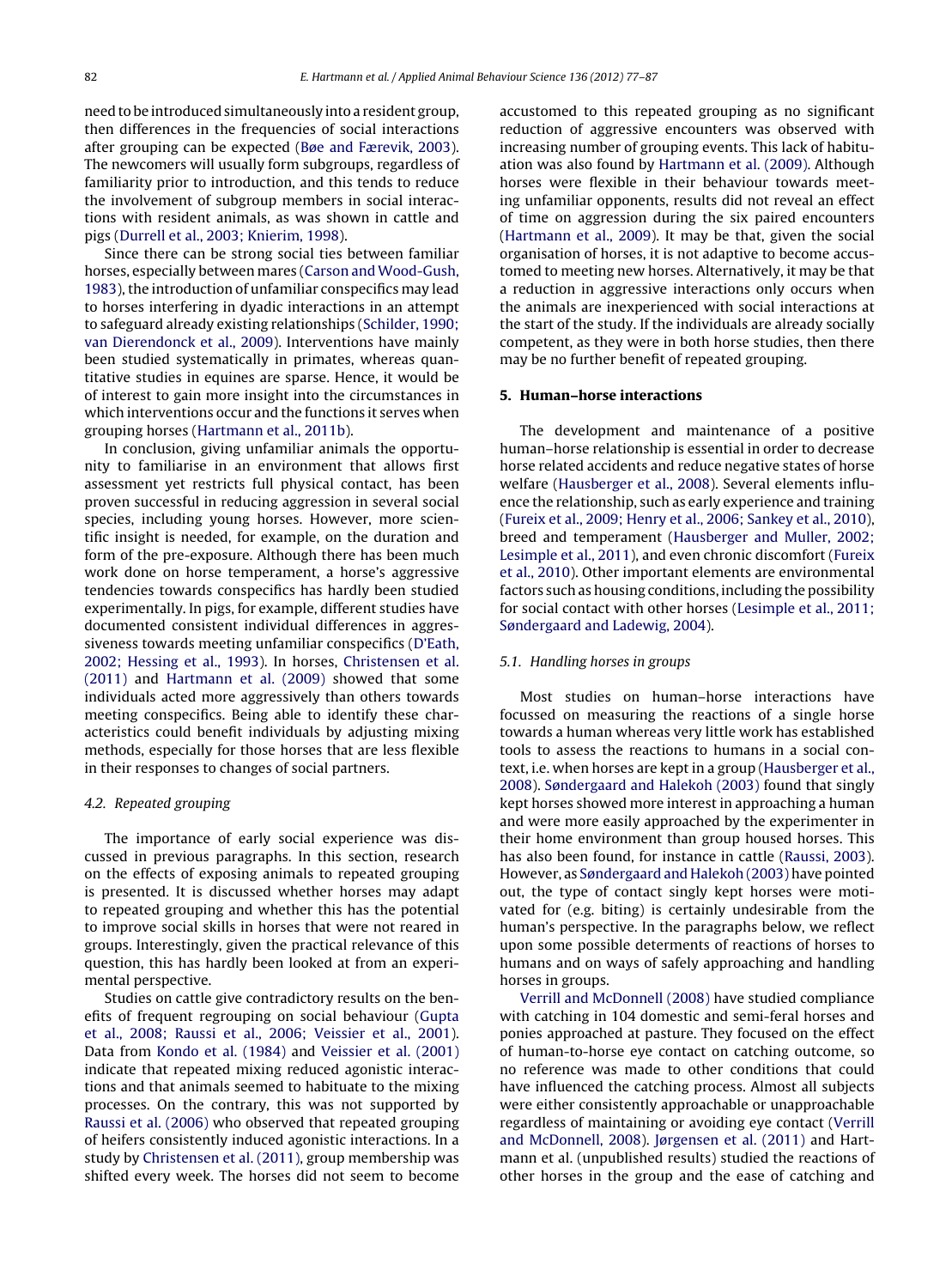removing a horse from its group. This situation is commonly argued to constitute an increased safety risk for the human as other horses of the group could interfere in the catching process. Even though [Jørgensen](#page-9-0) et [al.](#page-9-0) [\(2011\)](#page-9-0) suggested that risk of injury to humans is overestimated, they found that in 25% of 100 occasions when one horse was being removed from its social group, other horses interacted with the human and the horse being led. By dividing the catching process into distinct phases, Hartmann et al. (unpublished results) found that the risk for the human was potentially higher, as estimated by the number of horses within one horse length, when the human was standing still in the paddock. Presumably, this was because it allowed other horses ofthe group to approach and is in keeping with the fact that risk was estimated to be least when walking the horse to the gate. In this situation, other horses spread out as they followed the horse being led and its handler at different speeds (Hartmann et al., unpublished results).

Since it is a natural tendency in horses to show synchronised activity and coordinated patterns of movements to promote group cohesion, the questions remains of how group dynamics impact on human–horse interactions, as horses may follow the horse being led and, as a result of this, will interfere with the handling of other horses in the group. The rules underlying group decision-making processes around collective movements are much debated in the scientific community. It has been proposed that a combination of different factors determine whether an individual will follow an initiator of movement or not. These include social status and affiliative relationships ([King,](#page-9-0) [2010;](#page-9-0) [Petit](#page-9-0) [and](#page-9-0) [Bon,](#page-9-0) [2010\),](#page-9-0) the number of individuals already moving [\(Bourjade](#page-8-0) et [al.,](#page-8-0) [2009b;](#page-8-0) [Bourjade](#page-8-0) [and](#page-8-0) [Sueur,](#page-8-0) [2010;](#page-8-0) [Pillot](#page-8-0) [and](#page-8-0) [Deneubourg,](#page-8-0) [2010\)](#page-8-0) and distances between individuals [\(Ramseyer](#page-10-0) et [al.,](#page-10-0) [2009\).](#page-10-0) Although there seemed to be an effect of the proportion of the group that was being removed on whether or not horses followed, there was no effect of social rank of the target horse that was being followed by the remaining group members in the horse study by Hartmann et al. (unpublished results). This corresponds with findings from [Pillot](#page-10-0) [and](#page-10-0) [Deneubourg](#page-10-0) [\(2010\)](#page-10-0) who could not show that dominance was a prerequisite for the initiator of movement to being followed in sheep. The consequences of removing either high or lower ranked horses from their group may possibly be overestimated by horse owners, but needs further investigation in larger groups.

Considering the practical relevance of improving ways of safely approaching and handling horses kept in groups, it would be important to elaborate on the various effects of handling routines on the motivation of horses to approach or avoid humans.

#### 5.2. Handling horses away from conspecifics

Living in groups has clear survival value for horses and other social species because of mutual vigilance and protection against predators. Therefore, any situation that prevents expression of the horses' natural tendency to rejoin the group (i.e. being isolated) can be experienced as negative if the horse has not been specifically trained for this. Behavioural reactions to separation will influence the horse's manageability and impair safe handling.

Typical behaviours associated with separation and isolation in horses are neighing (whinnying), snorting, defecation, increased locomotion, pawing and taking a vigilant posture ([Harewood](#page-8-0) [and](#page-8-0) [McGowan,](#page-8-0) [2005;](#page-8-0) [Lansade](#page-8-0) et [al.,](#page-8-0) [2008;](#page-8-0) [Visser](#page-8-0) et [al.,](#page-8-0) [2008\).](#page-8-0) However, the magnitude of the reaction can vary considerably between individuals due to genetics, temperament, age, experiences during early development and it is continuously modulated ([Moberg,](#page-10-0) [2000\).](#page-10-0) [Jørgensen](#page-9-0) et [al.](#page-9-0) [\(2011\),](#page-9-0) for instance, recorded a higher arousal and increased locomotion in young compared to older horses when placed out of sight from remaining group members. A horse's reaction towards separation and temporary isolation from conspecifics can be diminished through appropriate habituation training, and this was probably the case in the older horses studied by [Jørgensen](#page-9-0) et [al.](#page-9-0) [\(2011\).](#page-9-0)

In an attempt to increase training efficiency and aid the habituation process, [Hartmann](#page-9-0) et [al.](#page-9-0) [\(2011a\)](#page-9-0) trained naive young horses to tolerate separation from their group by training them initially in the presence of a familiar companion. There is clear scientific evidence that behaviour of individuals can be influenced by the mere presence of conspecifics in different test situations ([Boissy](#page-8-0) [and](#page-8-0) [Le](#page-8-0) [Neindre,](#page-8-0) [1990;](#page-8-0) [Christensen](#page-8-0) et [al.,](#page-8-0) [2008;](#page-8-0) [Færevik](#page-8-0) et [al.,](#page-8-0) [2006\).](#page-8-0) However, in the case of social separation, no benefit of starting the training with a companion was found, as the horses tested by [Hartmann](#page-9-0) et [al.](#page-9-0) [\(2011a\)](#page-9-0) seemed to have to relearn being in the training situation in the absence of the partner when switching to the individual training. Nevertheless, the pair training was probably experienced as less stressful (according to lower heart rate measurements), which confirms the overall calming effect of a companion.

In modern horse husbandry, there are many situations in which horses need to be separated from peers, e.g. for training purposes, veterinary treatments, transport, etc. It seems, therefore, important to identify appropriate tools to train horses to separation in the least stressful, but most efficient way possible.

#### **6. Housing design**

Group composition and stability, group size, space allowance and feeding regime are all variables that influence the functioning of any group housing system in any species. Some of these aspects have already been discussed, but will be reviewed in the following paragraphs with specific reference to the design of group housing systems and to management aspects, such as the feeding regime. We will not discuss the semi extensive, free ranging systems used for parts of the year in some countries.

There are numerous housing systems in which horses can be managed in groups. Many horses are kept in groups during the daytime and stabled singly in boxes during nights. If they spend the entire 24-h period together, horses can be kept indoors in group boxes, indoors with access to an outside paddock or pasture, or outdoors [\(Pirkelmann,](#page-10-0) [1991;](#page-10-0) [Arnemann,](#page-10-0) [2005\).](#page-10-0) The so called 'Active stable®' takes the concept of group housing a step further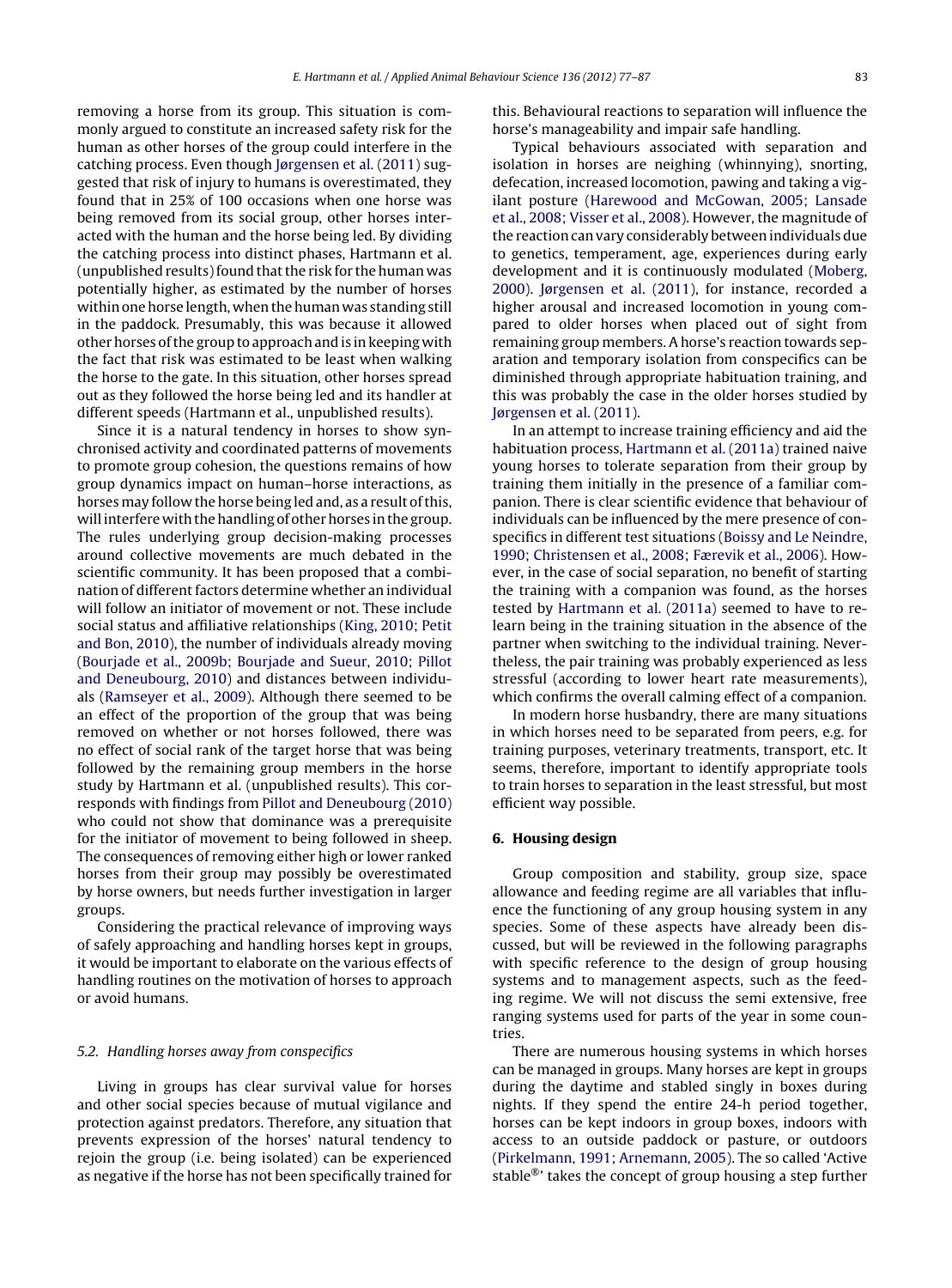in that it stimulates activity in horses by dividing the home area into functional areas for roughage and concentrate intake, water intake, resting and open areas for locomotion [\(Gieling](#page-8-0) et [al.,](#page-8-0) [2007;](#page-8-0) [Rose-Meierhöfer](#page-8-0) et [al.,](#page-8-0) [2010a\).](#page-8-0)

Aggressive social interactions resulting from competition over limited resources remain a concern in all group housing systems; in farm animals specifically because of the clear link between feed intake and productivity, but also in horses. As in other social species, high ranking horses in a group might have prioritised access over restricted feed sources and may monopolise feeding places [\(Ellard](#page-8-0) [and](#page-8-0) [Crowell-Davis,](#page-8-0) [1989;](#page-8-0) [Fleege,](#page-8-0) [1990;](#page-8-0) [Ingólfsdóttir](#page-8-0) [and](#page-8-0) [Sigurjónsdóttir,](#page-8-0) [2008;](#page-8-0) [Lehmann](#page-8-0) et [al.,](#page-8-0) [2003\).](#page-8-0) Lower ranked horses are at a disadvantage and may not be able to satisfy their nutritional demands. Furthermore, if horse groups are heterogeneous with regard to age and exercise levels, the provision of individually calculated feed rations may be required. The latter has been partly solved by using automatic feed dispensers, where animals are electroni-cally recognised via a transponder in a head collar ([Bockisch](#page-8-0) et [al.,](#page-8-0) [2007;](#page-8-0) [Vervuert](#page-8-0) [and](#page-8-0) [Coenen,](#page-8-0) [2002\).](#page-8-0) But with automatic feeding stations, usually only one or very few animals are able to feed at a time and it is known that synchronisation and social facilitation of feeding are important facets of group life [\(Nicol,](#page-10-0) [1995;](#page-10-0) [Sweeting](#page-10-0) et [al.,](#page-10-0) [1985;](#page-10-0) [Rifá,](#page-10-0) [1990\).](#page-10-0) Alternatively to automatic feed dispensers, horses may be tied up individually during concentrate feed intake or fed in stalls.

What is well accepted from research in farm animals is that sufficient feeding space per animal is paramount to limit competition. In cows, increased space allowance at the feeding place reduced competition and increased feeding activity, especially in subordinate cows ([DeVries](#page-8-0) et [al.,](#page-8-0) [2004;](#page-8-0) [Huzzey](#page-8-0) et [al.,](#page-8-0) [2006\).](#page-8-0) Conversely, the horses studied by [Kreimeier](#page-9-0) et [al.](#page-9-0) [\(2005\)](#page-9-0) showed less synchronised behaviour and occupied the feeding area even when no roughage was available when there was less than one feeding place per horse.

To further reduce competition at feeding sites, the installation of head barriers has been suggested to provide some physical protection from neighbouring feeding animals, in particular feeding in subordinate horses [\(Holmes](#page-9-0) et [al.,](#page-9-0) [1987\).](#page-9-0) A wire barrier was regarded as most effective as it allowed horses to see at all times the reactions of the neighbouring conspecific compared to a wooden barrier that blocked visual contact ([Holmes](#page-9-0) et [al.,](#page-9-0) [1987\).](#page-9-0)

The use of barriers, in general, has been suggested as a way to structure barren environments and allow individuals to retreat and avoid escalation of aggression. Yet, the effects in farm animals are contradictory and are confounded with space, and the effects of partitions of various kinds on behaviour have yet to be evaluated in horses kept in groups.

Another aspect frequently discussed in group housing systems for farm animals is their lying behaviour. This has received comparatively little attention in horses and the welfare consequences of reduced lying times are not clear [\(Chaplin](#page-8-0) [and](#page-8-0) [Gretgrix,](#page-8-0) [2010\).](#page-8-0) Reduced lying times have been associated with low ranked animals and reduced space allowance in horses [\(Fader](#page-8-0) [and](#page-8-0) [Sambraus,](#page-8-0) [2004;](#page-8-0) [Zeitler-Feicht](#page-8-0) et [al.,](#page-8-0) [1998\),](#page-8-0) but also in ewes [\(Bøe](#page-8-0) et [al.,](#page-8-0) [2006\)](#page-8-0) and calves ([Færevik](#page-8-0) et [al.,](#page-8-0) [2008\).](#page-8-0) Reduced space, in turn, was correlated with an increased number of displacements in the lying area and less synchronised lying behaviour [\(Bøe](#page-8-0) et [al.,](#page-8-0) [2006;](#page-8-0) [Færevik](#page-8-0) et [al.,](#page-8-0) [2008\).](#page-8-0) Some low ranked horses were not seen to lie down at all for several days when kept together in a loose housing system ([Fader](#page-8-0) [and](#page-8-0) [Sambraus,](#page-8-0) [2004\).](#page-8-0) Young horses generally lie down more than older horses [\(Hoffmann](#page-9-0) et [al.,](#page-9-0) [2009;](#page-9-0) [Rose-Meierhöfer](#page-9-0) et [al.,](#page-9-0) [2010b;](#page-9-0) [Zeitler-Feicht](#page-9-0) et [al.,](#page-9-0) [1998\)](#page-9-0) and they are also likely to lie closer together.

A final area related to housing that would potentially benefit from more research is the fencing design, especially around the gate area, to ease handling and increase safety measures.Acommon assumption is that accidents to humans happen near the gate of the paddock when a horse is being released into a group or is being removed from the paddock. Horses do occasionally manage to escape at the same time as a horse is being led out [\(Jørgensen](#page-9-0) et [al.,](#page-9-0) [2011;](#page-9-0) Hartmann et al., unpublished results), thus installing a sluice may be one practical solution ([Jørgensen](#page-9-0) et [al.,](#page-9-0) [2011\).](#page-9-0)

Although innovative housing designs for horses exist in practice, little experimental work has addressed how well they function. Feeding regimes and resting behaviour in permanently group housed horses remain areas of concern and would clearly benefit from more empirical and controlled investigation.

#### **7. Conclusions and perspectives**

The authors argue that the domestic environment should, whenever possible, offer horses the opportunity to socialize with other horses. This can best be achieved by keeping horses in groups. There may not be one best method that should be chosen in practice, because factors such as available space, feeding regime or individual horse characteristics must be taken into account. However, this review has revealed that, despite the ample work done in other species related to keeping animals in groups, there is insufficient scientific data on horses. This lack of knowledge may hinder objective decisions in practice that could optimize management and thereby ultimately improve and safeguard horse welfare and human safety. It is a particular problem when, unlike the people responsible for the majority of other farm animals species, who have farm animal management as their profession, the majority of people with responsibility for horses are keeping them for leisure purposes.

#### **Acknowledgements**

The authors gratefully acknowledge the Swedish Research Council for Environment, Agricultural Sciences and Spatial Planning for financial support. The work was part of a Nordic collaborative project titled: Group housing of horses under Nordic conditions: Strategies to improve horse welfare and human safety.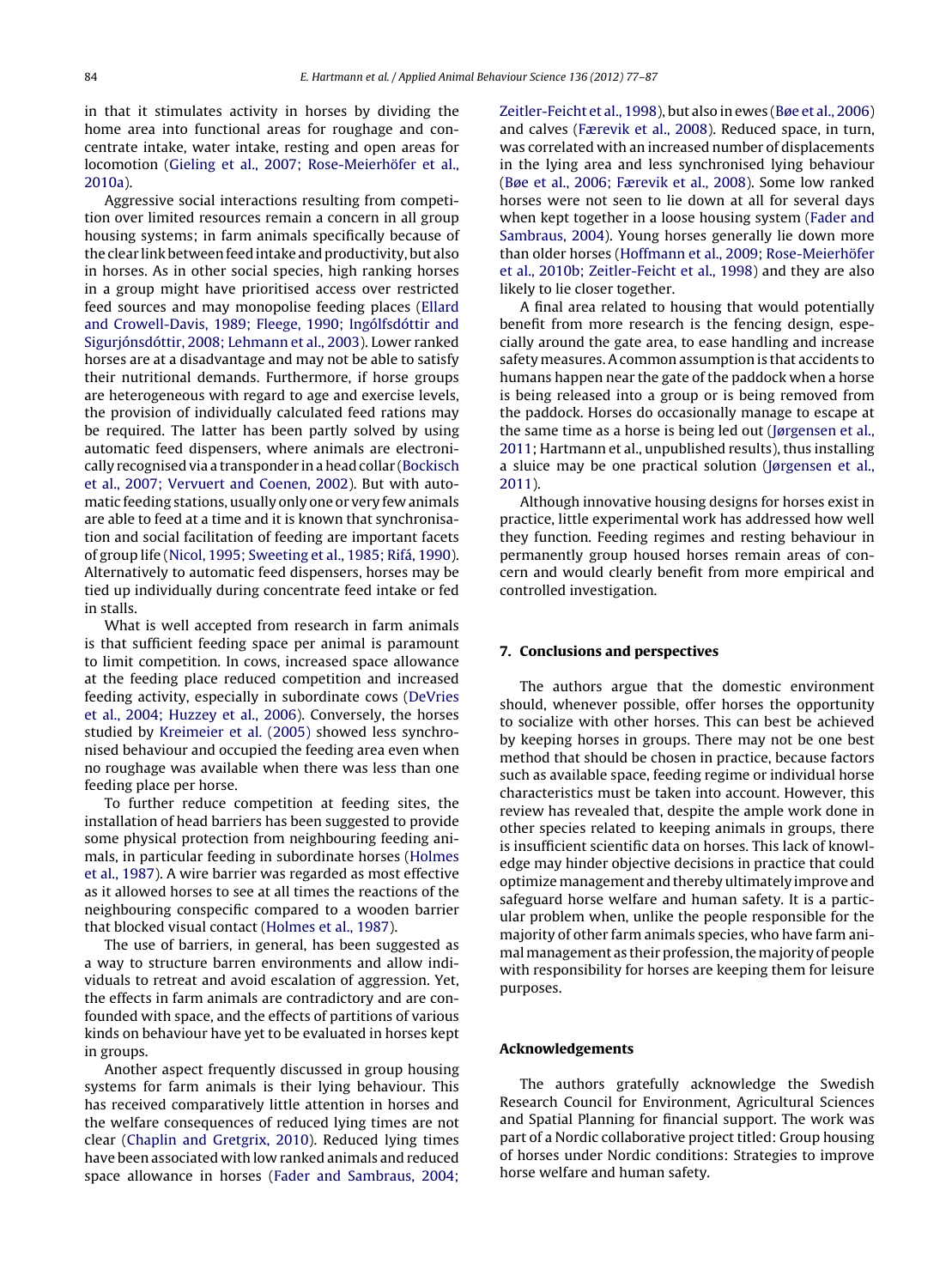#### <span id="page-8-0"></span>**References**

- Addison, W.E., Baker, E., 1982. Agonistic behavior and social organization in a herd of goats as affected by the introduction of non-members. Appl. Anim. Ethol. 8, 527–535.
- Alexander, S.L., Irvine, C.H.G., 1998. The effect of social stress on adrenal axis activity in horses: the importance of monitoring corticosteroidbinding globulin capacity. J. Endocrinol. 157, 425–432.
- Arnemann, S., 2005. Influence of housing system on the endurance performance of sport horses. Dissertation, Tierärztliche Hochschule Hannover.
- Arnott, G., Elwood, R.W., 2009. Assessment of fighting ability in animal contests. Anim. Behav. 77, 991–1004.
- Bachmann, I., Audige, L., Stauffacher, M., 2003. Risk factors associated with behavioural disorders of crib-biting, weaving and box-walking in Swiss horses. Equine Vet. J. 35, 158–163.
- Bachmann, I., Stauffacher, M., 2002. Housing and exploitation of horses in Switzerland: a representative analysis of the status quo. Schweiz. Arch. Tierheilkd. 144, 331–347.
- Benhajali, H., Richard-Yris, M.-A., Leroux, M., Ezzaouia, M., Charfi, F., Hausberger, M., 2008. A note on the time budget and social behaviour of densely housed horses: a case study in Arab breeding mares. Appl. Anim. Behav. Sci. 112, 196–200.
- Bockisch, F.J., Kreimeier, P., Hoffmann, G., Hohmann, T., Bohnet, W., Brehme, U., 2007. Building and process technology requirements in horse husbandry systems: current investigations and developments furthering animal welfare and environmental protection. In: Hausberger, M., Søndergaard, E., Martin-Rosset, W. (Eds.), Horse Behaviour and Welfare. EAAP Publication, Wageningen Academic Publishers, pp. 139–152.
- Boissy, A., Le Neindre, P., 1990. Social influences on the reactivity of heifers: implications for learning abilities in operant conditioning. Appl. Anim. Behav. Sci. 25, 149–165.
- Bourjade, M., de Boyer des Roches, A., Hausberger, M., 2009a. Adult-young ratio, a major factor regulating social behaviour of young: a horse study. PLoS One 4, 1–5.
- Bourjade, M., Moulinot, M., Henry, S., Richard-Yris, M.A., Hausberger, M., 2008. Could adults be used to improve social skills of young horses, Equus caballus? Dev. Psychobiol. 50, 408–417.
- Bourjade, M., Sueur, C., 2010. Shared or unshared consensus for collective movement? Towards methodological concerns. Behav. Process. 84, 648–652.
- Bourjade, M., Thierry, B., Maumy, M., Petit, O., 2009b. Decision-making in Przewalski horses (Equus ferus przewalskii) is driven by the ecological contexts of collective movements. Ethology 115, 321–330.
- Boyd, L., Keiper, R., 2005. Behavioral ecology of feral horses. In: Mills, D.S., McDonnell, S.(Eds.), The Domestic Horse. Cambridge University Press, Cambridge, pp. 55–82.
- Bøe, K.E., Berg, S., Andersen, I.L., 2006. Resting behaviour and displacements in ewes—effects of reduced lying space and pen shape. Appl. Anim. Behav. Sci. 98, 249–259.
- Bøe, K.E., Færevik, G., 2003. Grouping and social preferences in calves, heifers and cows. Appl. Anim. Behav. Sci. 80, 175–190.
- Brent, L., Kessel, A.L., Barrera, H., 1997. Evaluation of introduction procedures in captive chimpanzees. Zool. Biol. 16, 335–342.
- Burks, K.D., Mellen, J.D., Miller, G.W., Lehnhardt, J., Weiss, A., Figueredo, A.J., Maple, T.L., 2004. Comparison of two introduction methods for African elephants (Loxodonta africana). Zool. Biol. 23, 109–126.
- Cameron, E.Z., Linklater, W.L., Stafford, K.J., Minot, E.O., 2008. Maternal investment results in better foal condition through increased play behaviour in horses. Anim. Behav. 76, 1511–1518.
- Carson, K., Wood-Gush, D.G.M., 1983. Equine behaviour: a review of the literature on social and dam foal behaviour. Appl. Anim. Ethol. 10, 165–178.
- Chaplin, S.J., Gretgrix, L., 2010. Effect of housing conditions on activity and lying behaviour of horses. Animal 4, 792–795.
- Christensen, J.W., Ladewig, J., Søndergaard, E., Malmkvist, J., 2002. Effects of individual versus group stabling on social behaviour in domestic stallions. Appl. Anim. Behav. Sci. 75, 233–248.
- Christensen, J.W., Malmkvist, J., Nielsen, B.L., Keeling, L.J., 2008. Effects of a calm companion on fear reactions in naive test horses. Equine Vet. J. 40, 46–50.
- Christensen, J.W., Søndergaard, E., Thodberg, K., Halekoh, U., 2011. Effects of repeated regrouping on horse behaviour and injuries. Appl. Anim. Behav. Sci. 133, 199–206.
- Cooper, J.J., Albentosa, M.J., 2005. Behavioural adaptation in the domestic horse: potential role of apparently abnormal responses including stereotypic behaviour. Livest. Prod. Sci. 92, 177–182.
- Croney, C.C., Newberry, R.C., 2007. Group size and cognitive processes. Appl. Anim. Behav. Sci. 103, 215–228.
- Crowell-Davis, S.L., Houpt, K.A., Kane, L., 1987. Play development in Welsh pony (Equus caballus) foals. Appl. Anim. Behav. Sci. 18, 119–131.
- D'Eath, R.B., 2002. Individual aggressiveness measured in a residentintruder test predicts the persistence of aggressive behaviour and weight gain of young pigs after mixing. Appl. Anim. Behav. Sci. 77, 267–283.
- delBarco-Trillo, J., McPhee, M.E., Johnston, R.E., 2009. Nonagonistic familiarity decreases aggression in male Turkish hamsters, Mesocricetus brandti. Anim. Behav. 77, 389–393.
- DeVries, T.J., Keyserlingk, M.A.G., Weary, D.M., 2004. Effect of feeding space on the inter-cow distance, aggression, and feeding behavior of free-stall housed lactating dairy cows. J. Dairy Sci. 87, 1432–1438.
- Durrell, J.L., Beattie, V.E., Sneddon, I.A., Kilpatrick, D., 2003. Pre-mixing as a technique for facilitating subgroup formation and reducing sow aggression in large dynamic groups. Appl. Anim. Behav. Sci. 84, 89–99.
- Ellard, M.-E., Crowell-Davis, S.L., 1989. Evaluating equine dominance in draft mares. Appl. Anim. Behav. Sci. 24, 55–75.
- Erhard, H.W., Mendl, M., 1997. Measuring aggressiveness in growing pigs in a resident-intruder situation. Appl. Anim. Behav. Sci. 54, 123–136. Estevez, I., Andersen, I.L., Naevdal, E., 2007. Group size, density and social
- dynamics in farm animals. Appl. Anim. Behav. Sci. 103, 185–204.
- Fader, C., Sambraus, H.H., 2004. The resting behaviour of horses in loose housing systems. Tierarztl. Umsch., 320–327.
- Færevik, G., Jensen, M.B., Bøe, K.E., 2006. Dairy calves social preferences and the significance of a companion animal during separation from the group. Appl. Anim. Behav. Sci. 99, 205–221.
- Færevik, G., Andersen, I.L., Jensen, M.B., Boe, K.E., 2007. Increased group size reduces conflicts and strengthens the preference for familiar group mates after regrouping of weaned dairy calves (Bos taurus). Appl. Anim. Behav. Sci. 108, 215–228.
- Færevik, G., Tjentland, K., Løvik, S., Andersen, I.L., Bøe, K.E., 2008. Resting pattern and social behaviour of dairy calves housed in pens with different sized lying areas. Appl. Anim. Behav. Sci. 114, 54–64.
- Feh, C., 2005. Relationships and communication in socially natural horse herds. In: Mills, D.S., McDonnell, S. (Eds.), The Domestic Horse: The Evolution, Development and Management of its Behaviour. Cambridge University Press, Cambridge, pp. 83–109.
- Feist, J.D., McCullough, D.R., 1976. Behavior patterns and communication in feral horses. Z. Tierpsychol. 41, 337–371.
- Fleege, G., 1990. Behaviour of horses held in groups with individual feeding. KTBL-Schrift 344, 128–139.
- Fraser, A.F., 1992. The Behaviour of the Horse, second ed. CAB International, Wallingford.
- Fureix, C., Menguy, H., Hausberger, M., 2010. Partners with bad temper: reject or cure? A study of chronic pain and aggression in horses. PLoS One 5, 1–6.
- Fureix, C., Pagès, M., Bon, R., Lassalle, J.-M., Kuntz, P., Gonzalez, G., 2009. A preliminary study of the effects of handling type on horses' emotional reactivity and the human–horse relationship. Behav. Process. 82, 202–210.
- Fürst, A., Knubben, J., Kurtz, A., Auer, J., Stauffacher, M., 2006. Group housing of horses: veterinary considerations with a focus on the prevention of bite and kick injuries. Pferdeheilkunde 22, 254–258.
- Gerken, M., Kiene, M., Kreimeier, P., Bockisch, F.J., 1996. Behaviour of trotters in group housing and single stalls. KTBL-Schrift 376, 132–142.
- Gibbs, P.G., Cohen, N.D., 2001. Early management of race-bred weanlings and yearlings on farms. J. Equine Vet. Sci. 21, 279–283.
- Gieling, E.T., Cox, M., van Dierendonck, M.C., 2007. Group housing with automatic feeding systems: implications for behavior and horse welfare. In: Goodwin, D., Heleski, C., McGreevy, P., McLean, A., Randle, H., Skelly, C., van Dierendonck, M.C., Waran, N. (Eds.), 3rd International Equitation Science Conference. Michigan, p. 11.
- Goldschmidt-Rothschild, B., Tschanz, B., 1978. Social behavior and relationships in a herd of Camargue horses. Z. Tierpsychol. 46, 372–400.
- Goodwin, D., Hughes, C.F., 2005. Equine play behaviour. In: Mills, D.S., McDonnell, S. (Eds.), The Domestic Horse. The evolution, development and Management of its Behaviour. Cambridge University Press, Cambridge, pp. 150–157.
- Goolsby, H.A., Brady, H.A., Prien, S.D., 2004. The off-label use of altrenogest in stallions: a survey. J. Equine Vet. Sci. 24, 72–75.
- Grogan, E.H., McDonnell, S.M., 2005. Injuries and blemishes in a semi-feral herd of ponies. J. Equine Vet. Sci. 25, 26–30.
- Gupta, S., Earley, B., Nolan, M., Formentin, E., Crowe, M.A., 2008. Effect of repeated regrouping and relocation on behaviour of steers. Appl. Anim. Behav. Sci. 110, 229–243.
- Harewood, E.J., McGowan, C.M., 2005. Behavioral and physiological responses to stabling in naive horses. J. Equine Vet. Sci. 25, 164–170.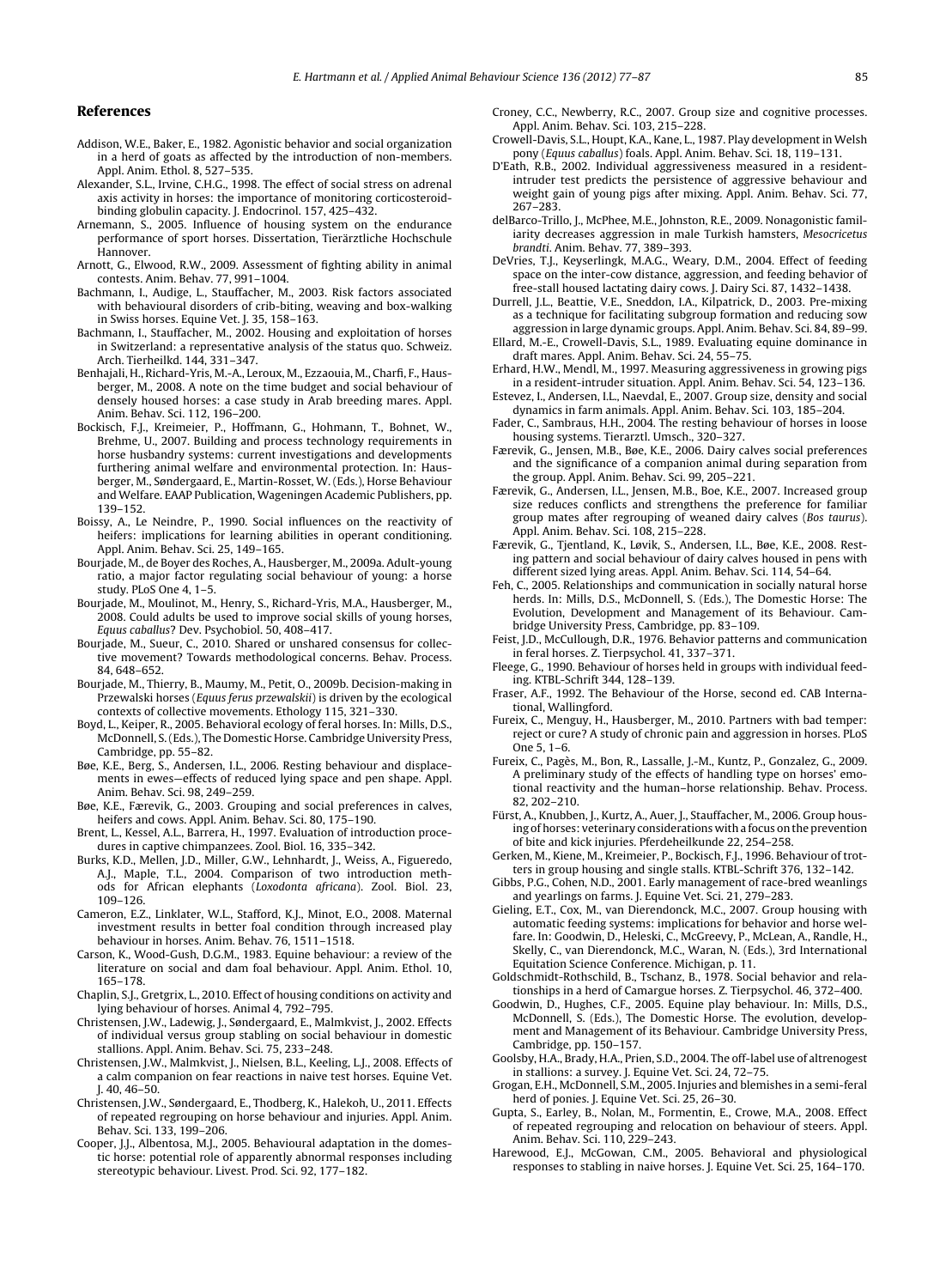- <span id="page-9-0"></span>Hartmann, E., Christensen, J.W., Keeling, L.J., 2011a. Training young horses to social separation: effect of a companion horse on training efficiency. Equine Vet. J., doi:10.1111/j.2042-3306.2010.00326.x.
- Hartmann, E., Keeling, L.J., Rundgren, M., 2009. Social interactions of unfamiliar horses during paired encounters: effect of pre-exposure on aggression level and so risk of injury. Appl. Anim. Behav. Sci. 121, 214–221.
- Hartmann, E., Rundgren, M., Keeling, L.J., 2011b. Comparison of three methods for mixing unfamiliar horses (*Equus caballus*). I. Vet. Behav. 6, 39–49.
- Hasegawa, N., Nishiwaki, A., Sugawara, K., Ito, I., 1997. The effects of social exchange between two groups of lactating primiparous heifers on milk production, dominance order, behavior and adrenocortical response. Appl. Anim. Behav. Sci. 51, 15–27.
- Hausberger, M., Muller, C., 2002. A brief note on some possible factors involved in the reactions of horses to humans. Appl. Anim. Behav. Sci. 76, 339–344.
- Hausberger, M., Roche, H., Henry, S., Visser, E.K., 2008. A review of the human–horse relationship. Appl. Anim. Behav. Sci. 109, 1–24.
- Heitor, F., Vicente, L., 2010. Dominance relationships and patterns of aggression in a bachelor group of Sorraia horses (Equus caballus). J. Ethol. 28, 35–44.
- Heleski, C.R., Shelle, A.C., Nielsen, B.D., Zanella, A.J., 2002. Influence of housing on weanling horse behavior and subsequent welfare. Appl. Anim. Behav. Sci. 78, 291–302.
- Henderson, A.J.Z., 2007. Don't fence me in: managing psychological well being for elite performance horses. J. Appl. Anim. Welf. Sci. 10, 309–329.
- Henry, S., Richard-Yris, M.A., Hausberger, M., 2006. Influence of various early human–foal interferences on subsequent human–foal relationship. Dev. Psychobiol. 48, 712–718.
- Hessing, M.J.C., Hagelso, A.M., van Beek, J.A.M., Wiepkema, R.P., Schouten, W.G.P., Krukow, R., 1993. Individual behavioural characteristics in pigs. Appl. Anim. Behav. Sci. 37, 285–295.
- Hoffmann, G., Bockisch, F.J., Kreimeier, P., Brehme, U., 2006. Influence of different movement and available space on the movement behaviour of horses. KTBL-Schrift 447, 1–8.
- Hoffmann, G., Rose-Meierhöfer, S., Standke, K., Köster, J., Schlender, K., 2009. Lying behaviour of young horses in different husbandry systems. KTBL-Schrift 479, 1–3.
- Holmes, L.N., Song, G.K., Price, E.O., 1987. Head partitions facilitate feeding by subordinate horses in the presence of dominant pen-mates. Appl. Anim. Behav. Sci. 19, 179–182.
- Houpt, K.A., 1993. Aggression and intolerance of separation from a mare by an aged gelding. Equine Vet. Educ. 5, 140–141.
- Houpt, K.A., Law, A., Martinisi, V., 1978. Dominance hierarchies in domestic horses. Appl. Anim. Ethol. 4, 273–283.
- Huzzey, J.M., DeVries, T.J., Keyserlingk, M.A.G., 2006. Stocking density and feed barrier design affect the feeding and social behavior of dairy cattle. J. Dairy Sci. 89, 126–133.
- Ingólfsdóttir, H.B., Sigurjónsdóttir, H., 2008. The benefits of high rank in the wintertime: a study of the Icelandic horse. Appl. Anim. Behav. Sci. 114, 485–491.
- Irrgang, N., Gerken, M., 2010. An investigation of housing conditions, applied management, handling practises and behaviour in purebred Arabian stallions. Züchtungskunde 82, 292–302.
- Jensen, P., Yngvesson, J., 1998. Aggression between unacquainted pigs: sequential assessment and effects of familiarity and weight. Appl. Anim. Behav. Sci. 58, 49–61.
- Johnsson, J.I., Åkerman, A., 1998. Watch and learn: preview of the fighting ability of opponents alters contest behaviour in rainbow trout. Anim. Behav. 56, 771–776.
- Jørgensen, G.H.M., Bøe, K.E., 2007. Individual paddocks versus social enclosure for horses. In: Hausberger, M., Søndergaard, E., Martin-Rosset, W. (Eds.), Horse Behaviour and Welfare. EAAP Publication 122, Wageningen Academic Publishers, Wageningen, pp. 79–83.
- Jørgensen, G.H.M., Borsheim, L., Mejdell, C.M., Søndergaard, E., Bøe, K.E., 2009. Grouping horses according to gender: effects on aggression, spacing and injuries. Appl. Anim. Behav. Sci. 120, 94–99.
- Jørgensen, G.H.M., Fremstad, K.E., Mejdell, C.M., Bøe, K.E., 2011. Separating a horse from the social group for riding or training purposes: a descriptive study of human–horse interactions. Anim. Welf. 20, 271–279.
- Kaseda, Y., Ogawa, H., Khalil, A.M., 1997. Causes of natal dispersal and emigration and their effects on harem formation in Misaki feral horses. Equine Vet. J. 29, 262–266.
- Keeling, L.J., Norling, Y., Hartmann, E., unpublished results. A survey of management practices and owners' attitudes towards horses kept in groups in the Nordic countries.
- Keiper, R.R., Sambraus, H.H., 1986. The stability of equine dominance hierarchies and the effects of kinship, proximity and foaling status on hierarchy rank. Appl. Anim. Behav. Sci. 16, 121–130.
- Khalil, A.M., Kaseda, Y., 1998. Early experience affects developmental behaviour and timing of harem formation in Misaki horses. Appl. Anim. Behav. Sci. 59, 253–263.
- Kiley-Worthington, M., 1997. Equine Welfare. J.A. Allen, London.
- Kimura, R., 1998. Mutual grooming and preferred associate relationships in a band of free-ranging horses. Appl. Anim. Behav. Sci. 59, 265–276.
- King, A.J., 2010. Follow me! I'm a leader if you do; I'm a failed initiator if you don't? Behav. Process. 84, 671–674.
- Knierim, U., 1998. The behaviour of heifers after single or group introduction to the dairy herd. KTBL-Schrift 382, 115–120.
- Knubben, J.M., Fuerst, A., Gygax, L., Stauffacher, M., 2008. Bite and kick injuries in horses: prevalence, risk factors and prevention. Equine Vet. J. 40, 219–223.
- Kondo, S., Hurnik, J.F., 1990. Stabilization of social hierarchy in dairy cows. Appl. Anim. Behav. Sci. 27, 287.
- Kondo, S., Kawakami, N., Kohama, H., Nishino, S., 1984. Changes in activity, spatial pattern and social behaviour in calves after grouping. Appl. Anim. Behav. Sci. 11, 217–228.
- Kreimeier, P., Wrieske, S., Bockisch, F.J., Bohnet, F.J., 2005. Influence of a changed animal to feeding—place ratio in group penning of Hanoverian mares on the use of functional areas and some behaviour parameter. KTBL-Schrift, 415–420.
- Kurvers, C.M.H.C., van Weeren, P.R., Rogers, C.W., van Dierendonck, M.C., 2006. Quantification of spontaneous locomotion activity in foals kept in pastures under various management conditions. Am. J. Vet. Res. 67, 1212–1217.
- Kusunose, R., Hatakeyama, H., Ichikawa, F., Kubo, K., Kiguchi, A., Asai, Y., Ito, K., 1986. Behavioral studies on yearling horses in pastures: effects of the group size on the behavior of horses. Bull. Equine Res. Inst. 23, 1–6.
- Ladewig, J., Søndergaard, E., Christensen, J.W., 2005. Ontogeny: preparing the young horse for its adult life. In: Mills, D.S., McDonnell, S.M. (Eds.), The Domestic Horse: The Evolution, Development and Management of its Behaviour. Cambridge University Press, Cambridge, pp. 139–149.
- Lansade, L., Bouissou, M.-F., Erhard, H.W., 2008. Reactivity to isolation and association with conspecifics: a temperament trait stable across time and situations. Appl. Anim. Behav. Sci. 109, 355–375.
- Lehmann, K., Ellendorff, F., Kallweit, E., 2003. Dominance behaviour in horses: a literature review. Landbauforsch. Völk. 53, 241–260.
- Lehmann, K., Kallweit, E., Ellendorff, F., 2006. Social hierarchy in exercised and untrained group-housed horses: a brief report. Appl. Anim. Behav. Sci. 96, 343–347.
- Lepeule, J., Bareille, N., Robert, C., Ezanno, P., Valette, J.P., Jacquet, S., Blanchard, G., Denoix, J.M., Seegers, H., 2009. Association of growth, feeding practices and exercise conditions with the prevalence of developmental orthopaedic disease in limbs of French foals at weaning. Prev. Vet. Med. 89, 167–177.
- Lesimple, C., Fureix, C., LeScolan, N., Richard-Yris, M.-A., Hausberger, M., 2011. Housing conditions and breed are associated with emotionality and cognitive abilities in riding school horses. Appl. Anim. Behav. Sci. 129, 92–99.
- Linklater, W.L., 2000. Adaptive explanation in socio-ecology: lessons from the Equidae. Biol. Rev. 75, 1–20.
- Maynard Smith, J., 1974. The theory of games and the evolution of animal conflicts. J. Theor. Biol. 47, 209–221.
- McDonald, B.J., Warren-Smith, A.K., 2010. Mare and foal recognition after a prolonged period of separation. J. Vet. Behav. 5, 215.
- McDonnell, S.M., 2000. Reproductive behavior of stallions and mares: comparison of free-running and domestic in-hand breeding. Anim. Reprod. Sci. 60–61, 211–219.
- McDonnell, S.M., 2008. Practical review of self-mutilation in horses. Anim. Reprod. Sci. 107, 219–228.
- McDonnell, S.M., Haviland, J.C.S., 1995. Agonistic ethogram of the equid bachelor band. Appl. Anim. Behav. Sci. 43, 147–188.
- McGreevy, P., 2004. Social behaviour. In: McGreevy, P.(Ed.), Equine Behavior. A Guide for Veterinarians and Equine Scientists. W.B. Saunders, Oxford, pp. 119–150.
- McGreevy, P.D., French, N.P., Nicol, C.J., 1995. The prevalence of abnormal behaviors in dressage, eventing and endurance horses in relation to stabling. Vet. Rec. 137, 36–37.
- Mejdell, C.M., Jørgensen, G.H.M., Rehn, T., Fremstad, K., Keeling, L., Bøe, K.E., 2010. Reliability of an injury recoding system for horses. Acta Vet. Scand. 52, 1–6.